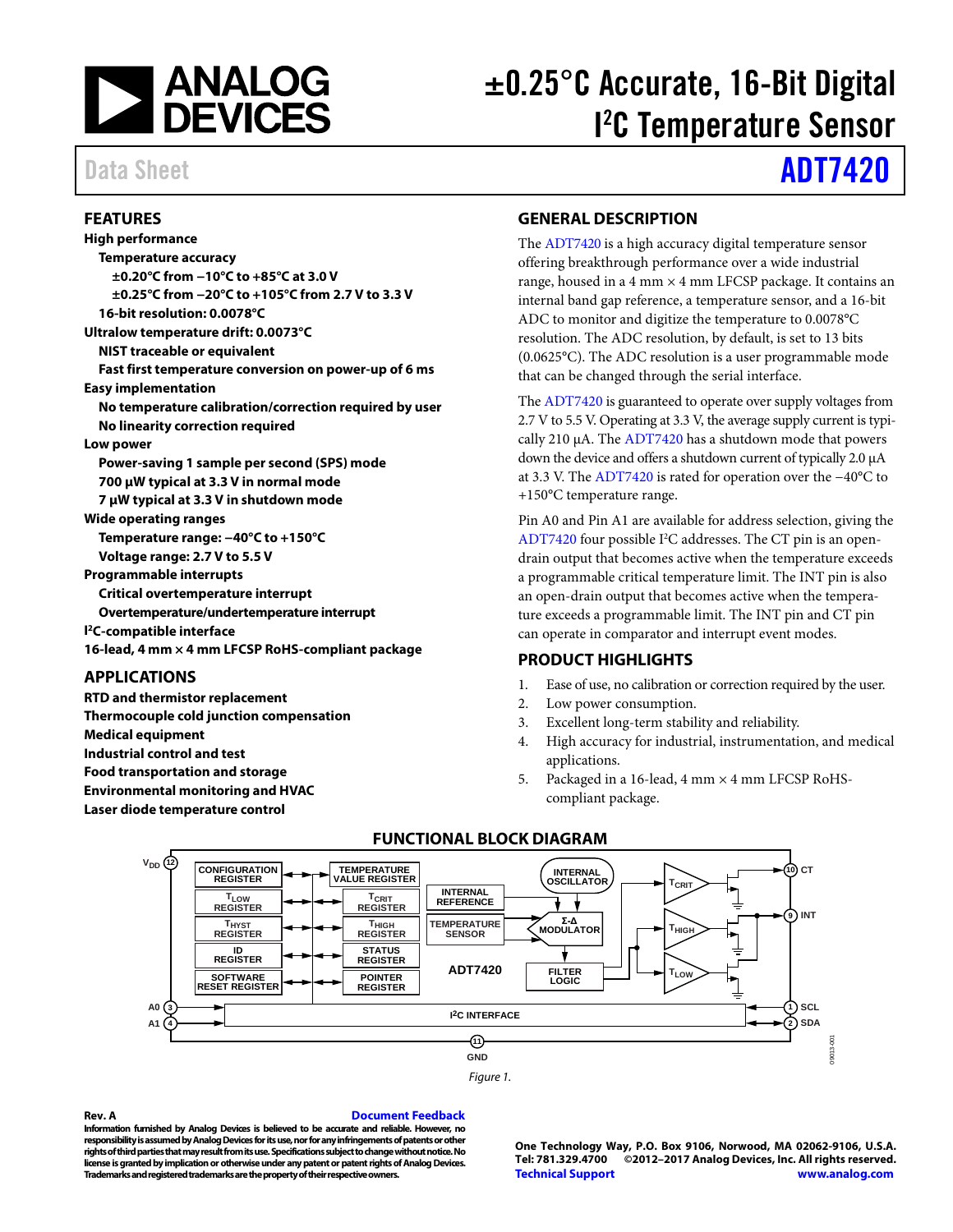# **TABLE OF CONTENTS**

# <span id="page-1-0"></span>**REVISION HISTORY**

| 9/2017-Rev. 0 to Rev. A                                 |  |
|---------------------------------------------------------|--|
|                                                         |  |
| Added 0x0C Register Address, 0x0D Register Address, and |  |
|                                                         |  |
|                                                         |  |
|                                                         |  |

| Undertemperature and Overtemperature Detection  21 |  |
|----------------------------------------------------|--|
|                                                    |  |
|                                                    |  |
|                                                    |  |
|                                                    |  |
|                                                    |  |
| Quick Guide to Measuring Temperature  23           |  |
|                                                    |  |
|                                                    |  |

12/2012-Revision 0: Initial Version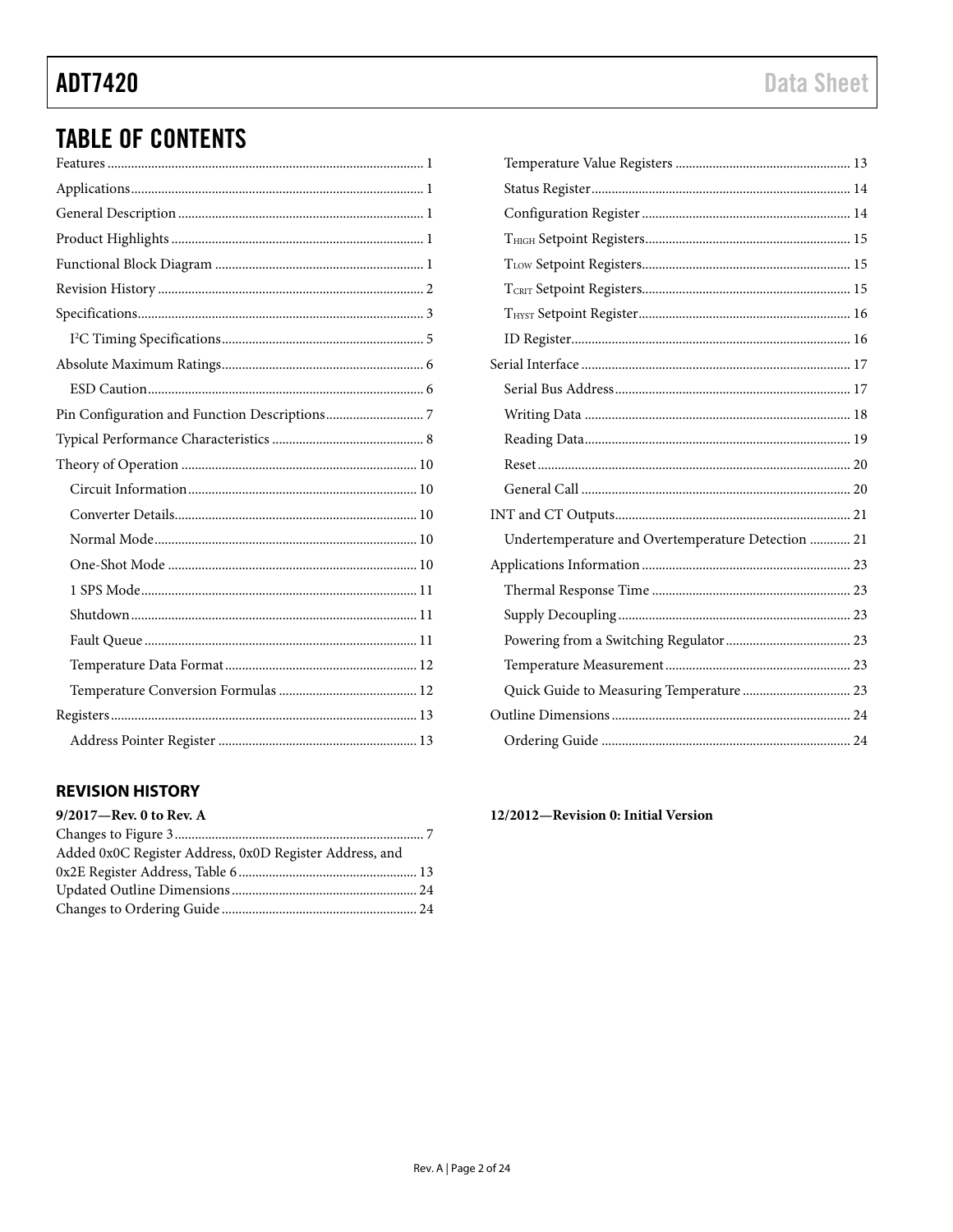# <span id="page-2-0"></span>**SPECIFICATIONS**

T<sub>A</sub> = −40°C to +125°C, V<sub>DD</sub> = 2.7 V to 5.5 V, unless otherwise noted.

#### **Table 1.**

| <b>Parameter</b>                          | Min                 | <b>Typ</b>     | Max                 | <b>Unit</b>       | <b>Test Conditions/Comments</b>                                                                                      |
|-------------------------------------------|---------------------|----------------|---------------------|-------------------|----------------------------------------------------------------------------------------------------------------------|
| TEMPERATURE SENSOR AND ADC                |                     |                |                     |                   |                                                                                                                      |
| Accuracy <sup>1</sup>                     |                     | 0.0017         | ±0.20 <sup>2</sup>  | °C                | $T_A = -10^{\circ}C$ to $+85^{\circ}C$ , $V_{DD} = 3.0$ V                                                            |
|                                           |                     |                | ±0.25               | °C                | $T_A = -20^{\circ}$ C to +105 $^{\circ}$ C, V <sub>DD</sub> = 2.7 V to 3.3 V                                         |
|                                           |                     |                | ±0.31               | °C                | $T_A = -40^{\circ}C$ to $+105^{\circ}C$ , $V_{DD} = 3.0$ V                                                           |
|                                           |                     |                | $\pm 0.35$          | $^{\circ}{\sf C}$ | $T_A = -40^{\circ}$ C to +105 $^{\circ}$ C, V <sub>DD</sub> = 2.7 V to 3.3 V                                         |
|                                           |                     |                | ±0.50               | $^{\circ}{\sf C}$ | $T_A = -40^{\circ}C$ to $+125^{\circ}C$ , $V_{DD} = 2.7$ V to 3.3 V                                                  |
|                                           |                     |                | ±0.50 <sup>3</sup>  | °C                | $T_A = -10^{\circ}C$ to $+105^{\circ}C$ , $V_{DD} = 4.5$ V to 5.5 V                                                  |
|                                           |                     |                | $\pm 0.66$          | °C                | $T_A = -40^{\circ}$ C to +125 $^{\circ}$ C, V <sub>DD</sub> = 4.5 V to 5.5 V                                         |
|                                           |                     | $-0.85$        |                     | °C                | $T_A = +150$ °C, $V_{DD} = 4.5$ V to 5.5 V                                                                           |
|                                           |                     | $-1.0$         |                     | °C                | $T_A = +150$ °C, $V_{DD} = 2.7$ V to 3.3 V                                                                           |
| <b>ADC Resolution</b>                     |                     | 13             |                     | Bits              | Twos complement temperature value of the<br>sign bit plus 12 ADC bits (power-up default<br>resolution)               |
|                                           |                     | 16             |                     | <b>Bits</b>       | Twos complement temperature value of the<br>sign bit plus 15 ADC bits (Bit $7 = 1$ in the<br>configuration register) |
| <b>Temperature Resolution</b>             |                     |                |                     |                   |                                                                                                                      |
| 13-Bit                                    |                     | 0.0625         |                     | °C                | 13-bit resolution (sign + 12-bit)                                                                                    |
| 16-Bit                                    |                     | 0.0078         |                     | °C                | 16-bit resolution (sign + 15-bit)                                                                                    |
| <b>Temperature Conversion Time</b>        |                     | 240            |                     | ms                | Continuous conversion and one-shot<br>conversion modes                                                               |
| Fast Temperature Conversion Time          |                     | 6              |                     | ms                | First conversion on power-up only                                                                                    |
| 1 SPS Conversion Time                     |                     | 60             |                     | ms                | Conversion time for 1 SPS mode                                                                                       |
| Temperature Hysteresis <sup>4</sup>       |                     | ±0.002         |                     | °C                | Temperature cycle = $25^{\circ}$ C to 125 $^{\circ}$ C and back<br>to $25^{\circ}$ C                                 |
| Repeatability <sup>5</sup>                |                     | ±0.015         |                     | °C                | $T_A = 25^{\circ}C$                                                                                                  |
| Drift <sup>6</sup>                        |                     | 0.0073         |                     | °C                | 500 hour stress test at +150°C with $V_{DD} = 5.0 V$                                                                 |
| <b>DC PSRR</b>                            |                     | 0.1            |                     | $\degree$ C/V     | $T_A = 25^{\circ}C$                                                                                                  |
| DIGITAL OUTPUTS (CT, INT, SDA-OPEN DRAIN) |                     |                |                     |                   |                                                                                                                      |
| High Output Leakage Current, loH          |                     | 0.1            | 5                   | μA                | CT and INT pins pulled up to 5.5 V                                                                                   |
| Output Low Voltage, VOL                   |                     |                | 0.4                 | v                 | $I_{OL} = 3$ mA at 5.5 V, $I_{OL} = 1$ mA at 3.3 V                                                                   |
| Output High Voltage, VOH                  | $0.7 \times V_{DD}$ |                |                     | v                 |                                                                                                                      |
| Output Capacitance, COUT                  |                     | 2              |                     | pF                |                                                                                                                      |
| DIGITAL INPUTS (SCL, SDA, A0, A1)         |                     |                |                     |                   |                                                                                                                      |
| Input Current                             |                     |                | ±1                  | μA                | $V_{IN}$ = 0 V to $V_{DD}$                                                                                           |
| Input Low Voltage, VIL                    |                     |                | $0.3 \times V_{DD}$ | v                 | SCL and SDA only                                                                                                     |
|                                           |                     |                | 0.4                 | v                 | A0 and A1 only                                                                                                       |
| Input High Voltage, VIH                   | $0.7 \times V_{DD}$ |                |                     | V                 | SCL and SDA only                                                                                                     |
|                                           | 2                   |                |                     | ٧                 | A0 and A1 only                                                                                                       |
| SCL, SDA Glitch Rejection                 |                     | 50             |                     | ns                | Input filtering suppresses noise spikes of less<br>than 50 ns                                                        |
| Pin Capacitance                           |                     | $\overline{2}$ | 10                  | pF                |                                                                                                                      |
| POWER REQUIREMENTS                        |                     |                |                     |                   |                                                                                                                      |
| Supply Voltage                            | 2.7                 |                | 5.5                 | V                 |                                                                                                                      |
| <b>Supply Current</b>                     |                     |                |                     |                   |                                                                                                                      |
| At 3.3 V                                  |                     | 210            | 265                 | μA                | Peak current while converting, I <sup>2</sup> C interface<br>inactive                                                |
| At 5.5 V                                  |                     | 250            | 300                 | μA                | Peak current while converting, I <sup>2</sup> C interface<br>inactive                                                |
| 1 SPS Current                             |                     |                |                     |                   |                                                                                                                      |
| At 3.3 V                                  |                     | 46             |                     | μA                | $V_{DD} = 3.3 V$ , 1 SPS mode, $T_A = 25^{\circ}C$                                                                   |
| At 5.5 V                                  |                     | 65             |                     | μA                | $V_{DD} = 5.5 V$ , 1 SPS mode, $T_A = 25^{\circ}C$                                                                   |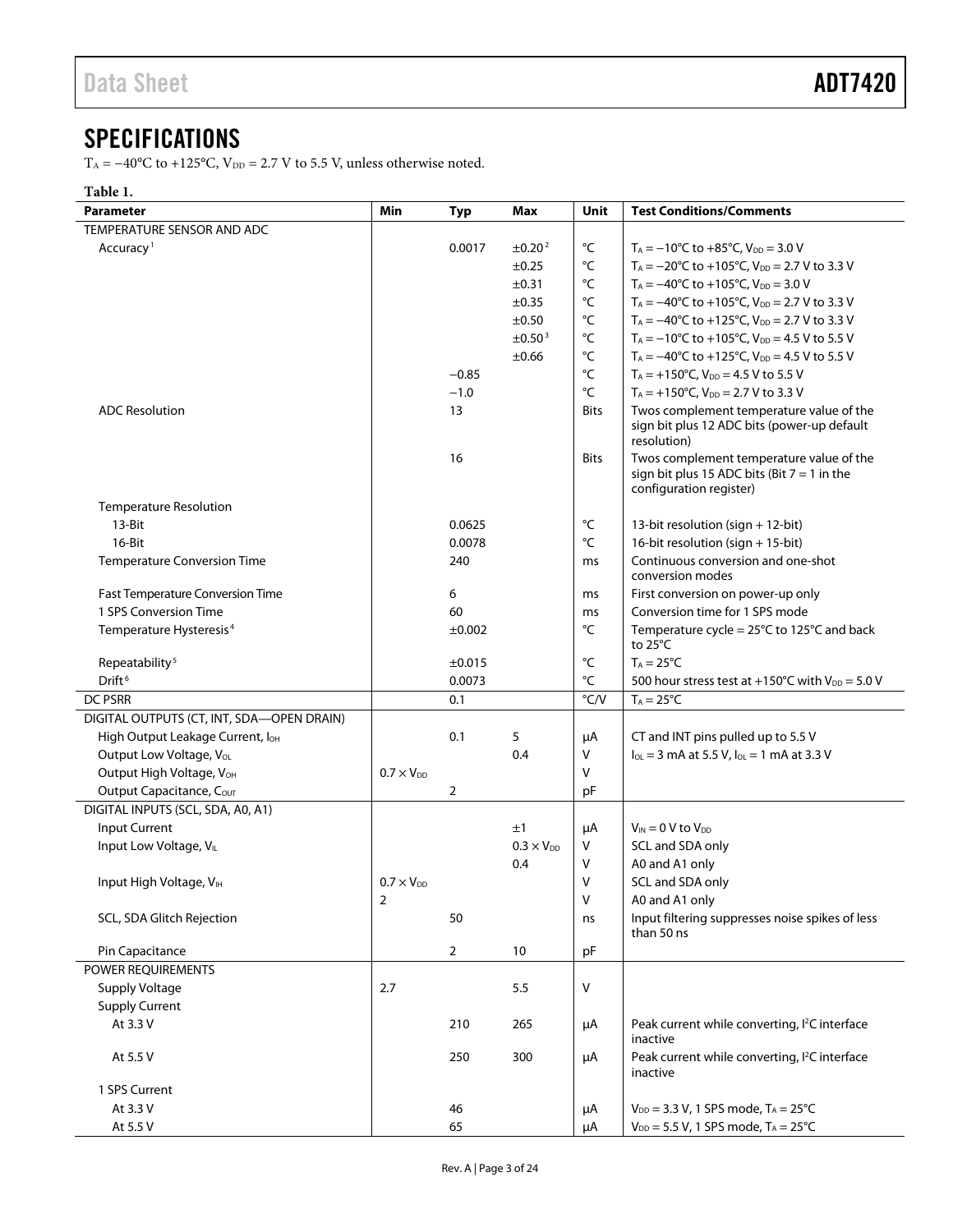# <span id="page-3-0"></span>ADT7420 Data Sheet

| Parameter                            | Min | Typ | Max | Unit | <b>Test Conditions/Comments</b>                            |
|--------------------------------------|-----|-----|-----|------|------------------------------------------------------------|
| Shutdown Current                     |     |     |     |      |                                                            |
| At 3.3 V                             |     | 2.0 | 15  | μA   | Supply current in shutdown mode                            |
| At 5.5 V                             |     | 5.2 | 25  | μA   | Supply current in shutdown mode                            |
| <b>Power Dissipation Normal Mode</b> |     | 700 |     | μW   | $V_{DD}$ = 3.3 V, normal mode at 25°C                      |
| Power Dissipation 1 SPS              |     | 150 |     | uW   | Power dissipated for $V_{DD} = 3.3$ V, $T_A = 25^{\circ}C$ |

<sup>1</sup> Accuracy specification includes repeatability.

<sup>2</sup> The equivalent 3 σ limits are ±0.15°C. This 3 σ specification is provided to enable comparison with other vendors who use these limits.

<sup>3</sup> For higher accuracy at 5 V operation, contact Analog Devices, Inc.

<sup>4</sup> Temperature Hysteresis does not include repeatability.

<sup>5</sup> Based on a floating average of 10 readings.

 $^6$  Drift includes solder heat resistance and life time test performed as per JEDEC Standard JESD22-A108.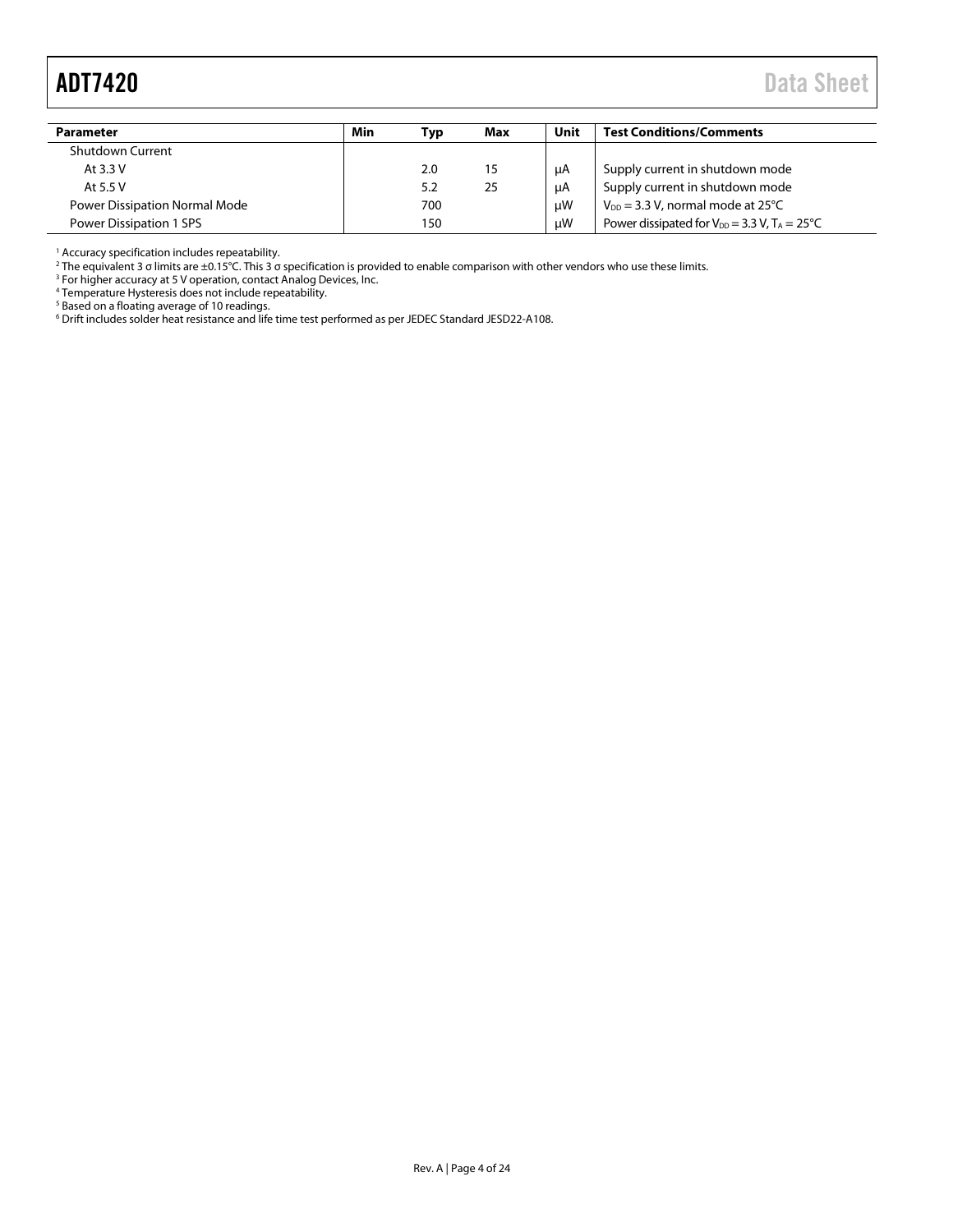# <span id="page-4-0"></span>**I 2 C TIMING SPECIFICATIONS**

T<sub>A</sub> = −40°C to +150°C, V<sub>DD</sub> = 2.7 V to 5.5 V, unless otherwise noted. All input signals are specified with rise time (t<sub>R</sub>) = fall time (t<sub>F</sub>) = 5 ns (10% to 90% of  $V_{\rm DD}$ ) and timed from a voltage level of 1.6 V.

| Table 2.                                               |      |     |     |      |                                                 |
|--------------------------------------------------------|------|-----|-----|------|-------------------------------------------------|
| <b>Parameter</b>                                       | Min  | Typ | Max | Unit | <b>Test Conditions/Comments</b>                 |
| SERIAL INTERFACE <sup>1</sup>                          |      |     |     |      | See Figure 2                                    |
| <b>SCL Frequency</b>                                   | 0    |     | 400 | kHz  |                                                 |
| SCL High Pulse Width, t <sub>HIGH</sub>                | 0.6  |     |     | μs   |                                                 |
| <b>SCL Low Pulse Width, trow</b>                       | 1.3  |     |     | μs   |                                                 |
| SCL, SDA Rise Time, $t_R$                              |      |     | 0.3 | μs   |                                                 |
| SCL, SDA Fall Time, tr                                 |      |     | 0.3 | μs   |                                                 |
| Hold Time (Start Condition), t <sub>HD:STA</sub>       | 0.6  |     |     | μs   | After this period, the first clock is generated |
| Setup Time (Start Condition), tsu:STA                  | 0.6  |     |     | μs   | Relevant for repeated start condition           |
| Data Setup Time, tsu:DAT                               | 0.02 |     |     | μs   |                                                 |
| Setup Time (Stop Condition), tsu:STO                   | 0.6  |     |     | μs   |                                                 |
| Data Hold Time, t <sub>HD:DAT</sub> (Master)           | 0.03 |     |     | μs   |                                                 |
| Bus-Free Time (Between Stop and Start Condition), tBUF | 1.3  |     |     | μs   |                                                 |
| Capacitive Load for Each Bus Line, C <sub>B</sub>      |      |     | 400 | pF   |                                                 |

1 Sample tested during initial release to ensure compliance.

### **Timing Diagram**

l.

<span id="page-4-1"></span>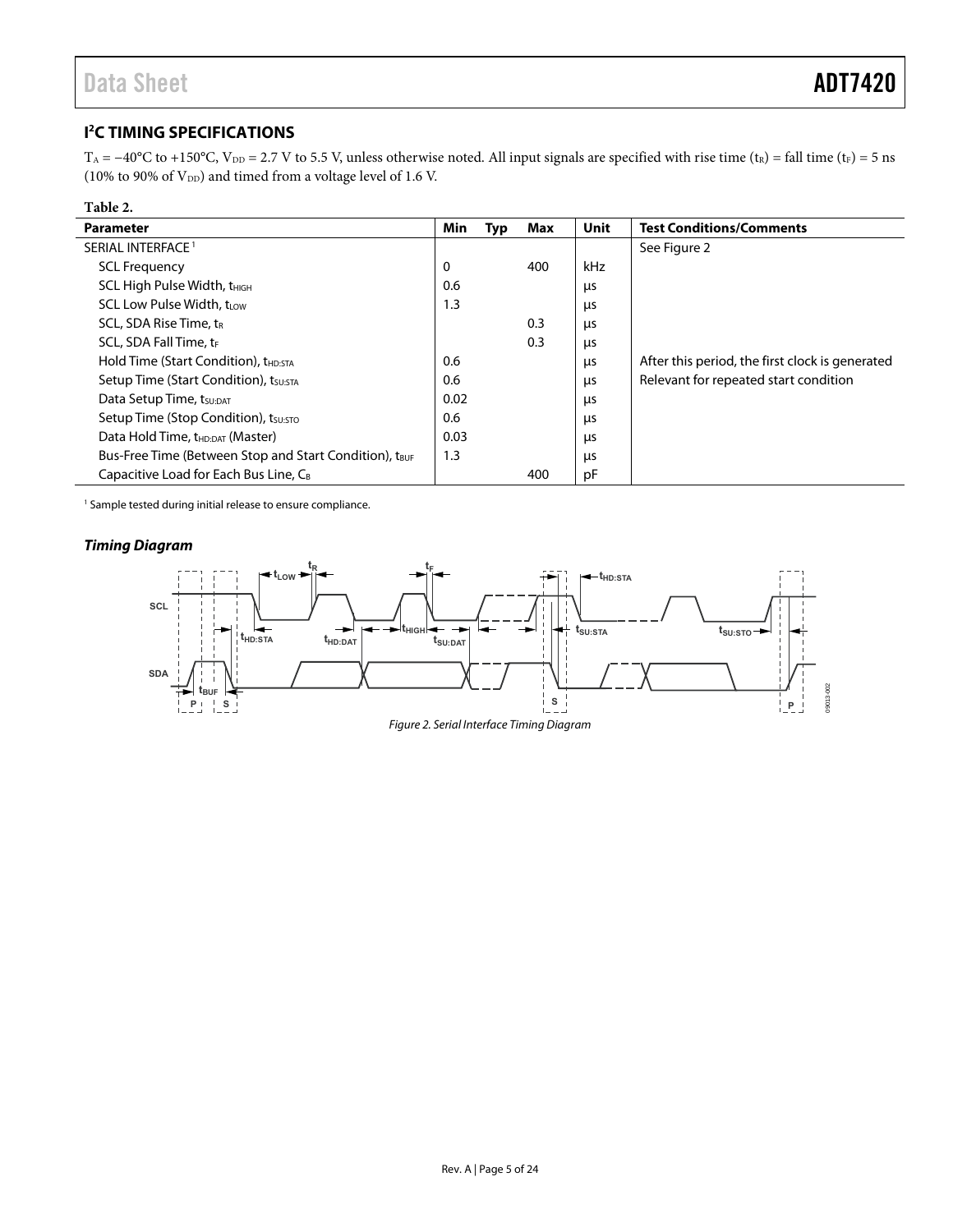# <span id="page-5-0"></span>ABSOLUTE MAXIMUM RATINGS

#### **Table 3.**

| <b>Parameter</b>                                | Rating                                    |
|-------------------------------------------------|-------------------------------------------|
| V <sub>DD</sub> to GND                          | $-0.3 V$ to $+7V$                         |
| SDA Voltage to GND                              | $-0.3$ V to $V_{DD}$ + 0.3 V              |
| SCL Output Voltage to GND                       | $-0.3$ V to V <sub>DD</sub> + 0.3 V       |
| A0 Input Voltage to GND                         | $-0.3$ V to $V_{DD}$ + 0.3 V              |
| A1 Input Voltage to GND                         | $-0.3$ V to $V_{DD}$ + 0.3 V              |
| CT and INT Output Voltage to GND                | $-0.3$ V to $V_{DD}$ + 0.3 V              |
| <b>ESD Rating (Human Body Model)</b>            | $2.0$ kV                                  |
| Operating Temperature Range <sup>1</sup>        | $-40^{\circ}$ C to $+150^{\circ}$ C       |
| Storage Temperature Range                       | $-65^{\circ}$ C to $+160^{\circ}$ C       |
| Maximum Junction Temperature, TJMAX             | $150^{\circ}$ C                           |
| 16-Lead LFCSP (CP-16-17)                        |                                           |
| Power Dissipation <sup>2</sup>                  | $W_{MAX} = (T_{MAX} - T_A^3)/\theta_{IA}$ |
| Thermal Impedance <sup>4</sup>                  |                                           |
| $\theta_{JA}$ , Junction-to-Ambient (Still Air) | $37^{\circ}$ C/W                          |
| $\theta$ <sub>JC</sub> , Junction-to-Case       | 33°C/W                                    |
| IR Reflow Soldering                             | $220^{\circ}$ C                           |
| Peak Temperature (RoHS-Compliant<br>Package)    | 260°C (+0°C/-5°C)                         |
| Time at Peak Temperature                        | 20 sec to 40 sec                          |
| Ramp-Up Rate                                    | 3°C/sec maximum                           |
| Ramp-Down Rate                                  | -6°C/sec maximum                          |
| Time from 25°C to Peak Temperature              | 8 minutes maximum                         |

<sup>1</sup> Sustained operation above 125°C results in a shorter product lifetime. For more information, contact Analog Devices.

<sup>2</sup> Values relate to package being used on a standard 2-layer PCB. This gives a worst-case  $\theta_{JA}$  and  $\theta_{JC}$ .

 $3 T_A =$  ambient temperature.

<sup>4</sup> Junction-to-case resistance is applicable to components featuring a preferential flow direction, for example, components mounted on a heat sink. Junction-to-ambient is more useful for air-cooled, PCB-mounted components.

Stresses at or above those listed under Absolute Maximum Ratings may cause permanent damage to the product. This is a stress rating only; functional operation of the product at these or any other conditions above those indicated in the operational section of this specification is not implied. Operation beyond the maximum operating conditions for extended periods may affect product reliability.

### <span id="page-5-1"></span>**ESD CAUTION**



ESD (electrostatic discharge) sensitive device. Charged devices and circuit boards can discharge without detection. Although this product features patented or proprietary protection circuitry, damage may occur on devices subjected to high energy ESD. Therefore, proper ESD precautions should be taken to avoid performance degradation or loss of functionality.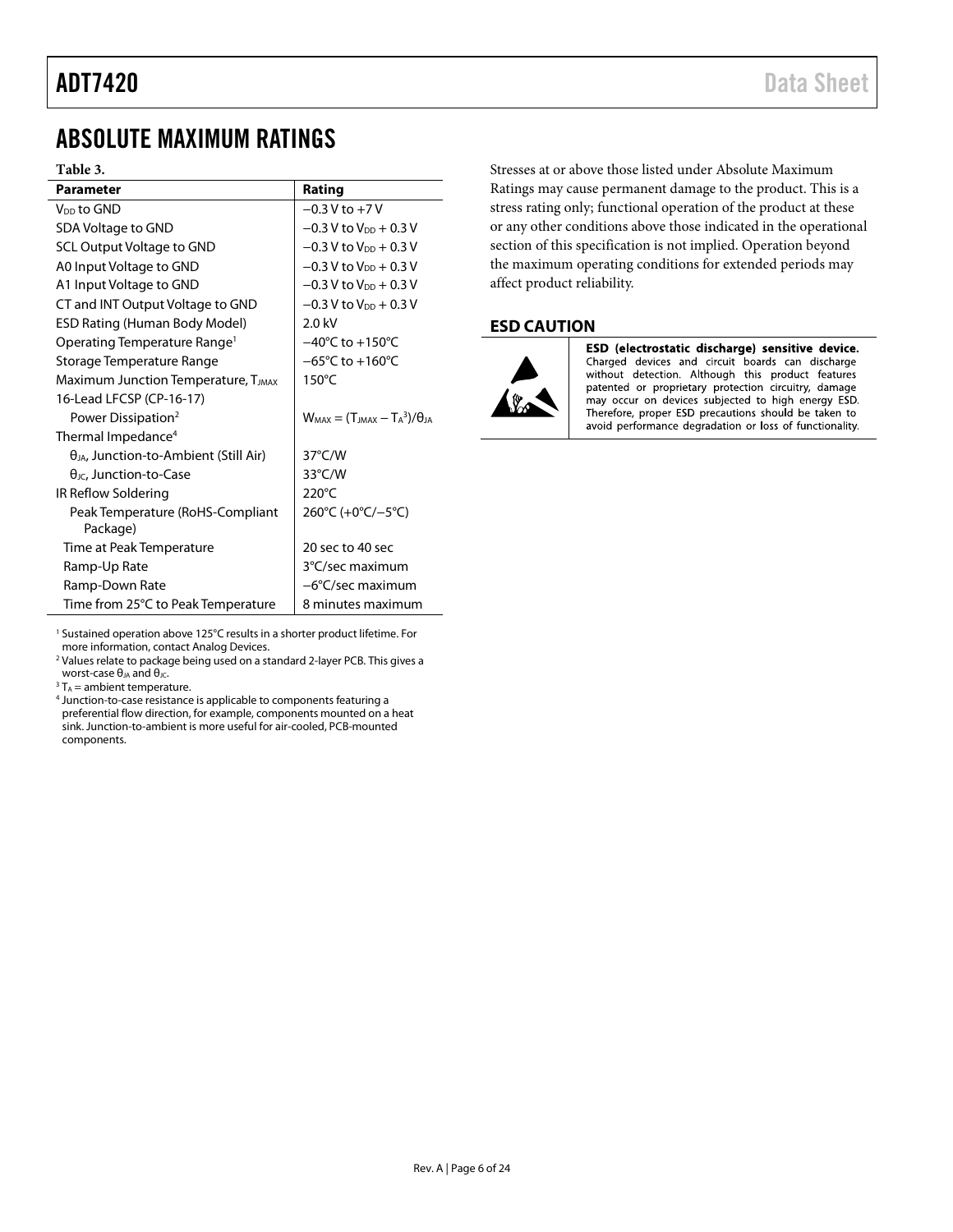# <span id="page-6-0"></span>PIN CONFIGURATION AND FUNCTION DESCRIPTIONS



*Figure 3. Pin Configuration*

#### **Table 4. Pin Function Descriptions**

| Pin No.        | <b>Mnemonic</b> | <b>Description</b>                                                                                                                                                                                                          |
|----------------|-----------------|-----------------------------------------------------------------------------------------------------------------------------------------------------------------------------------------------------------------------------|
|                | <b>SCL</b>      | <sup>12</sup> C Serial Clock Input. The serial clock is used to clock in and clock out data to and from any register of the ADT7420.<br>Open-drain configuration. A pull-up resistor is required, typically 10 k $\Omega$ . |
| $\overline{2}$ | <b>SDA</b>      | I <sup>2</sup> C Serial Data Input/Output. Serial data to and from the part is provided on this pin. Open-drain configuration. A<br>pull-up resistor is required, typically 10 k $\Omega$ .                                 |
| 3              | A <sub>0</sub>  | I <sup>2</sup> C Serial Bus Address Selection Pin. Logic input. Connect to GND or V <sub>DD</sub> to set an I <sup>2</sup> C address.                                                                                       |
| 4              | A <sub>1</sub>  | $1^2$ C Serial Bus Address Selection Pin. Logic input. Connect to GND or V <sub>DD</sub> to set an $1^2$ C address.                                                                                                         |
| 5              | <b>NC</b>       | No Connect. The NC pin is not bonded to the die internally.                                                                                                                                                                 |
| 6              | <b>NC</b>       | No Connect. The NC pin is not bonded to the die internally.                                                                                                                                                                 |
| 7              | <b>NC</b>       | No Connect. The NC pin is not bonded to the die internally.                                                                                                                                                                 |
| 8              | <b>NC</b>       | No Connect. The NC pin is not bonded to the die internally.                                                                                                                                                                 |
| 9              | <b>INT</b>      | Overtemperature and Undertemperature Indicator. Logic output. Power-up default setting is as an active low<br>comparator interrupt. Open-drain configuration. A pull-up resistor is required, typically 10 kΩ.              |
| 10             | CT              | Critical Overtemperature Indicator. Logic output. Power-up default polarity is active low. Open-drain configuration.<br>A pull-up resistor is required, typically 10 k $\Omega$ .                                           |
| 11             | <b>GND</b>      | Analog and Digital Ground.                                                                                                                                                                                                  |
| 12             | V <sub>DD</sub> | Positive Supply Voltage (2.7 V to 5.5 V). The supply be decoupled with a 0.1 µF ceramic capacitor to ground.                                                                                                                |
| 13             | <b>NC</b>       | No Connect. The NC pin is not bonded to the die internally.                                                                                                                                                                 |
| 14             | <b>NC</b>       | No Connect. The NC pin is not bonded to the die internally.                                                                                                                                                                 |
| 15             | <b>NC</b>       | No Connect. The NC pin is not bonded to the die internally.                                                                                                                                                                 |
| 16             | <b>NC</b>       | No Connect. The NC pin is not bonded to the die internally.                                                                                                                                                                 |
| 17             | EP              | Exposed Pad. To ensure correct operation, the exposed pad should either be left floating or connected to ground.                                                                                                            |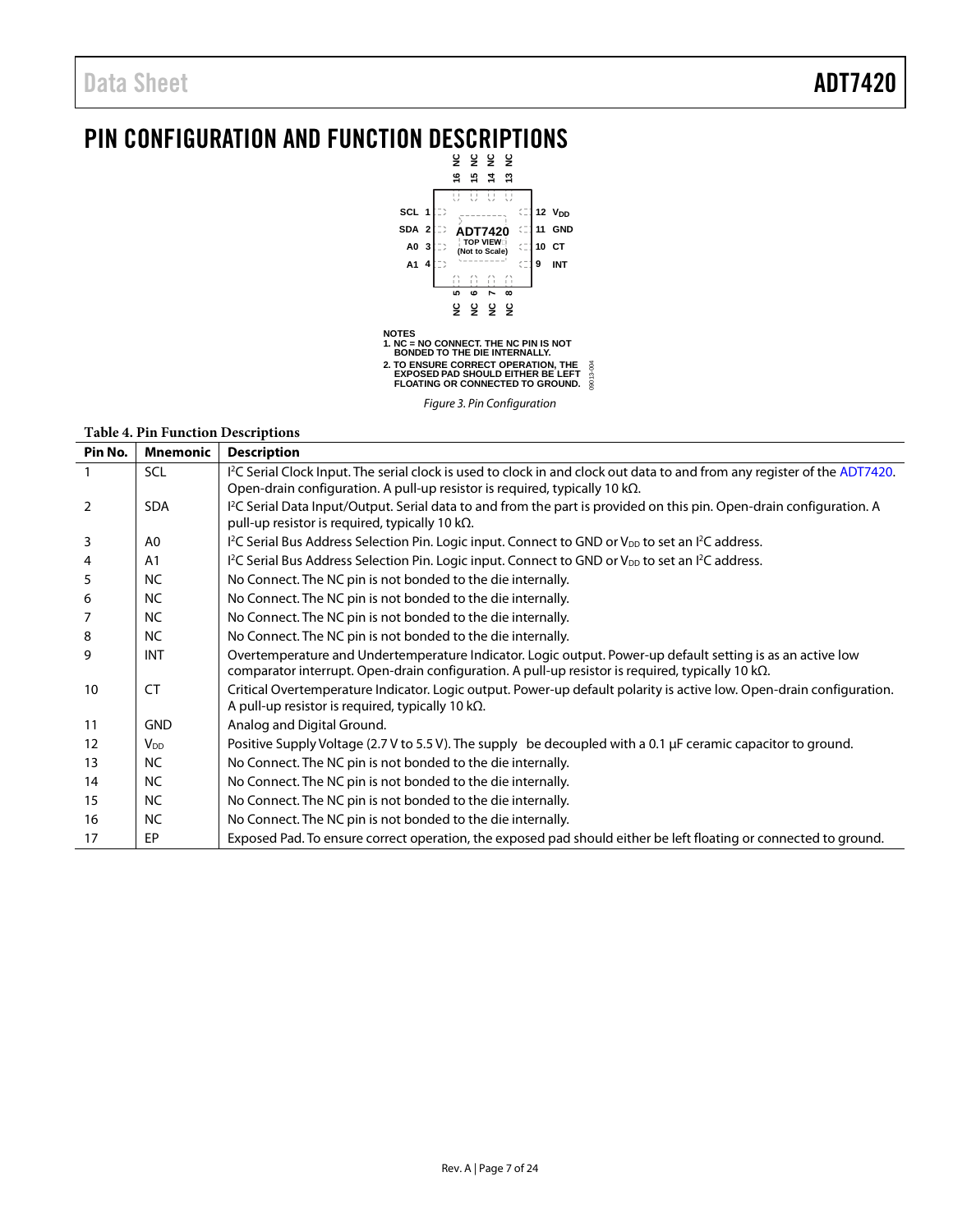# <span id="page-7-0"></span>TYPICAL PERFORMANCE CHARACTERISTICS









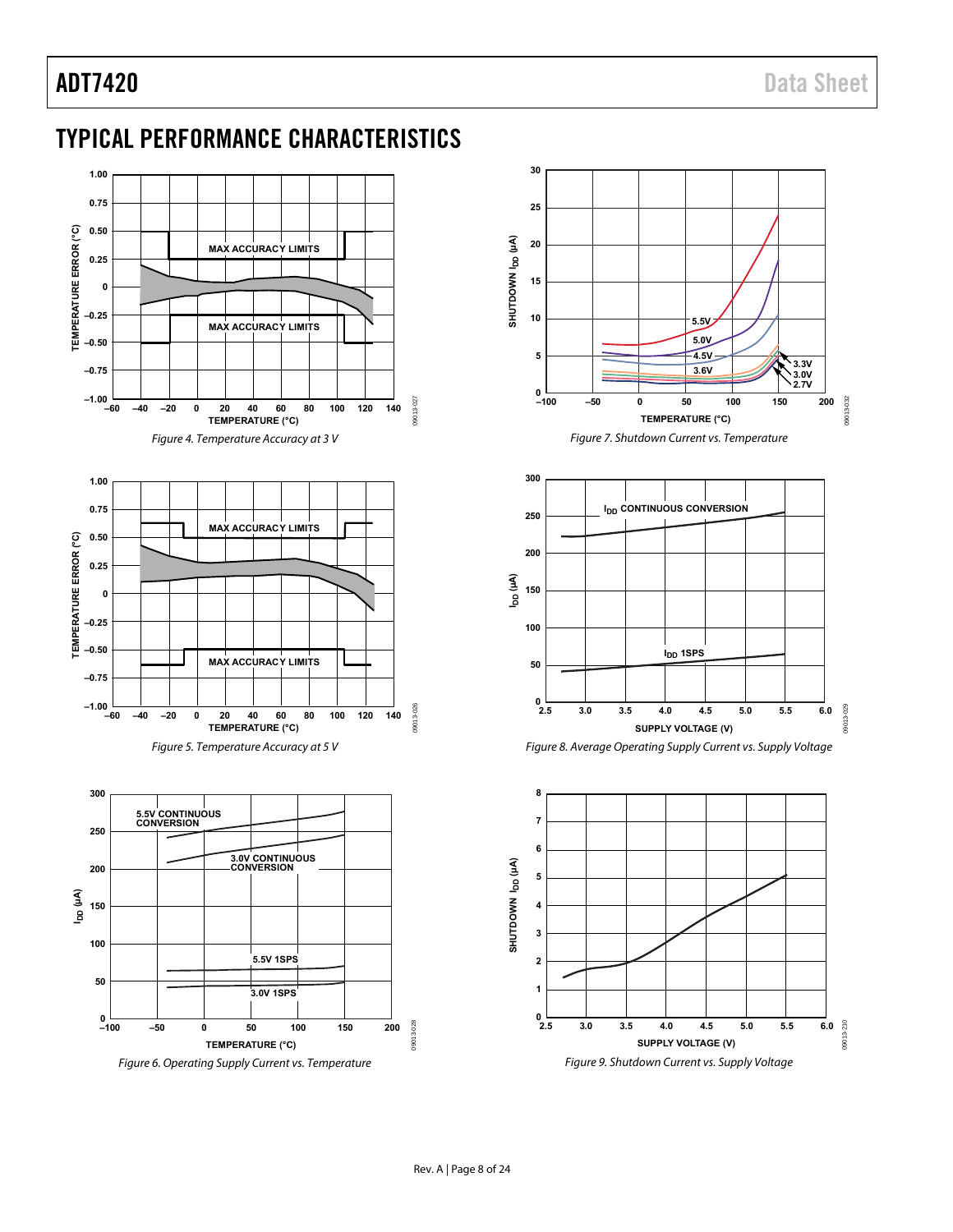# Data Sheet **ADT7420**

<span id="page-8-0"></span>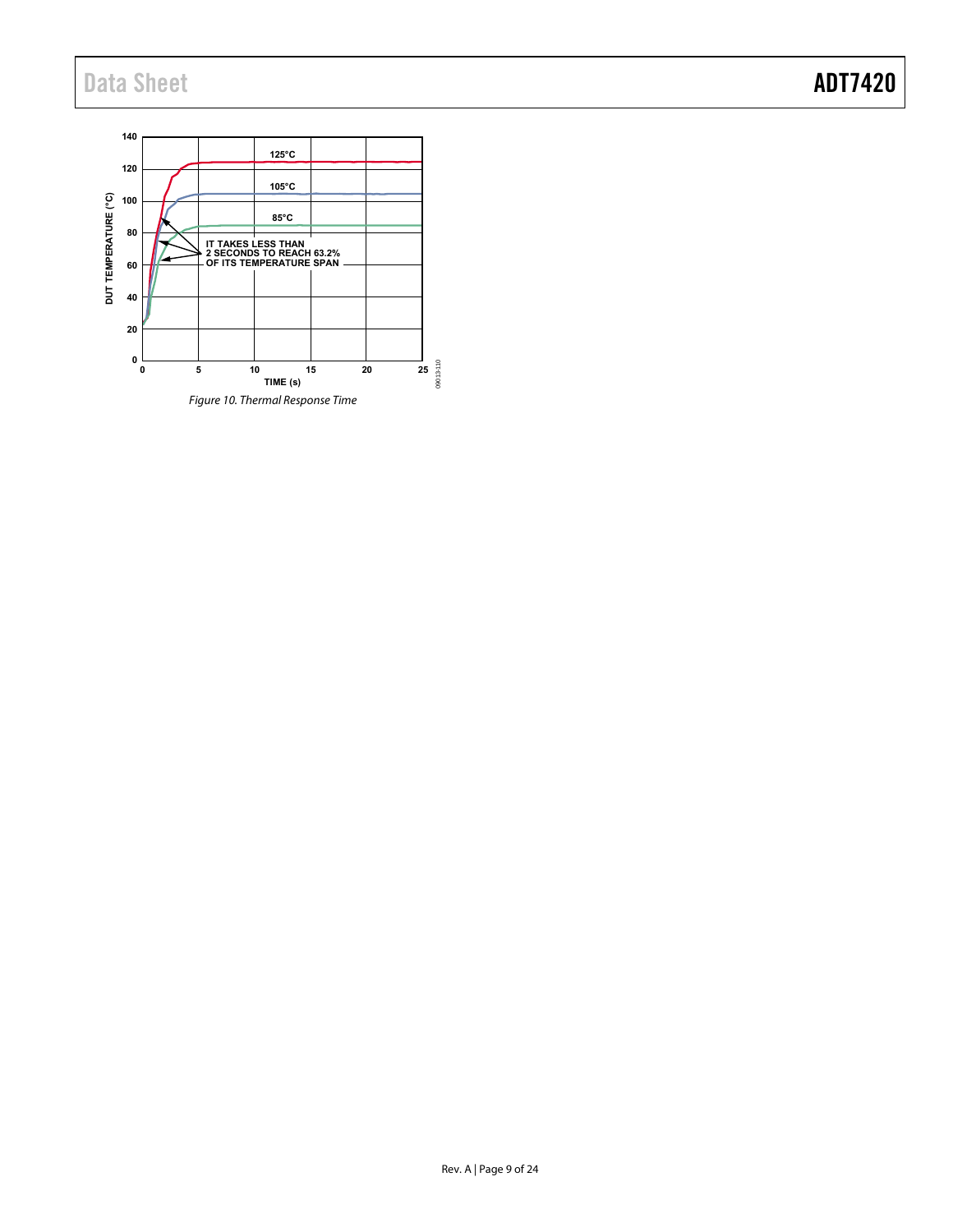# <span id="page-9-0"></span>THEORY OF OPERATION **CIRCUIT INFORMATION**

<span id="page-9-1"></span>The [ADT7420 i](http://www.analog.com/ADT7420?doc=ADT7420.pdf)s a high accuracy digital temperature sensor that uses a 16-bit ADC to monitor and digitize the temperature to 0.0078°C of resolution. The ADC resolution, by default, is set to 13 bits (0.0625°C). An internal temperature sensor generates a voltage proportional to absolute temperature, which is compared to an internal voltage reference and input into a precision digital modulator.

The internal temperature sensor has high accuracy and linearity over the entire rated temperature range without needing correction or calibration by the user.

The sensor output is digitized by a sigma-delta ( $\Sigma$ - $\Delta$ ) modulator, also known as the charge balance type analog-to-digital converter. This type of converter utilizes time-domain oversampling and a high accuracy comparator to deliver 16 bits of resolution in an extremely compact circuit.

# <span id="page-9-2"></span>**CONVERTER DETAILS**

The  $\Sigma$ - $\Delta$  modulator consists of an input sampler, a summing network, an integrator, a comparator, and a 1-bit DAC. This architecture creates a negative feedback loop and minimizes the integrator output by changing the duty cycle of the comparator output in response to input voltage changes. The comparator samples the output of the integrator at a much higher rate than the input sampling frequency. This oversampling spreads the quantization noise over a much wider band than that of the input signal, improving overall noise performance and increasing accuracy.



The [ADT7420 c](http://www.analog.com/ADT7420?doc=ADT7420.pdf)an be configured to operate in any one of the following four operating modes: normal, one-shot, 1 SPS, and shutdown.

## <span id="page-9-3"></span>**NORMAL MODE**

In normal mode (default power-up mode) th[e ADT7420](http://www.analog.com/ADT7420?doc=ADT7420.pdf) runs an automatic conversion sequence. During this automatic conversion sequence, a conversion typically takes 240 ms to complete and th[e ADT7420](http://www.analog.com/ADT7420?doc=ADT7420.pdf) is continuously converting. This means that as soon as one temperature conversion is completed, another temperature conversion begins. Each temperature conversion result is stored in the temperature value registers and is available through the I<sup>2</sup>C interface. In continuous conversion mode, the read operation provides the most recent converted result.

On power-up, the first conversion is a fast conversion, taking typically 6 ms. If the temperature exceeds 147°C, the CT pin asserts low. If the temperature exceeds 64°C, the INT pin asserts low. Fast conversion temperature accuracy is typically within ±5°C.

The conversion clock for the part is generated internally. No external clock is required except when reading from and writing to the serial port.

The measured temperature value is compared with a critical temperature limit (stored in the 16-bit  $T_{\text{CRIT}}$  setpoint read/write register), a high temperature limit (stored in the 16-bit THIGH setpoint read/write register), and a low temperature limit (stored in the 16-bit T<sub>LOW</sub> setpoint read/write register). If the measured value exceeds these limits, the INT pin is activated; and if it exceeds the TCRIT limit, the CT pin is activated. The INT and CT pins are programmable for polarity via the configuration register, and the INT and CT pins are also programmable for interrupt mode via the configuration register.

# <span id="page-9-4"></span>**ONE-SHOT MODE**

Setting Bit 6 to 0 and Bit 5 to 1 of the configuration register (Register Address 0x03) enables the one-shot mode. When this mode is enabled, the [ADT7420 i](http://www.analog.com/ADT7420?doc=ADT7420.pdf)mmediately completes a conversion and then goes into shutdown mode.

Wait for a minimum of 240 ms after writing to the operation mode bits before reading back the temperature from the temperature value register. This time ensures that th[e ADT7420](http://www.analog.com/ADT7420?doc=ADT7420.pdf) has time to power up and complete a conversion.

To obtain an updated temperature conversion, reset Bit 6 to 0 and Bit 5 to 1 in the configuration register (0x03).

The one-shot mode is useful when one of the circuit design priorities is to reduce power consumption.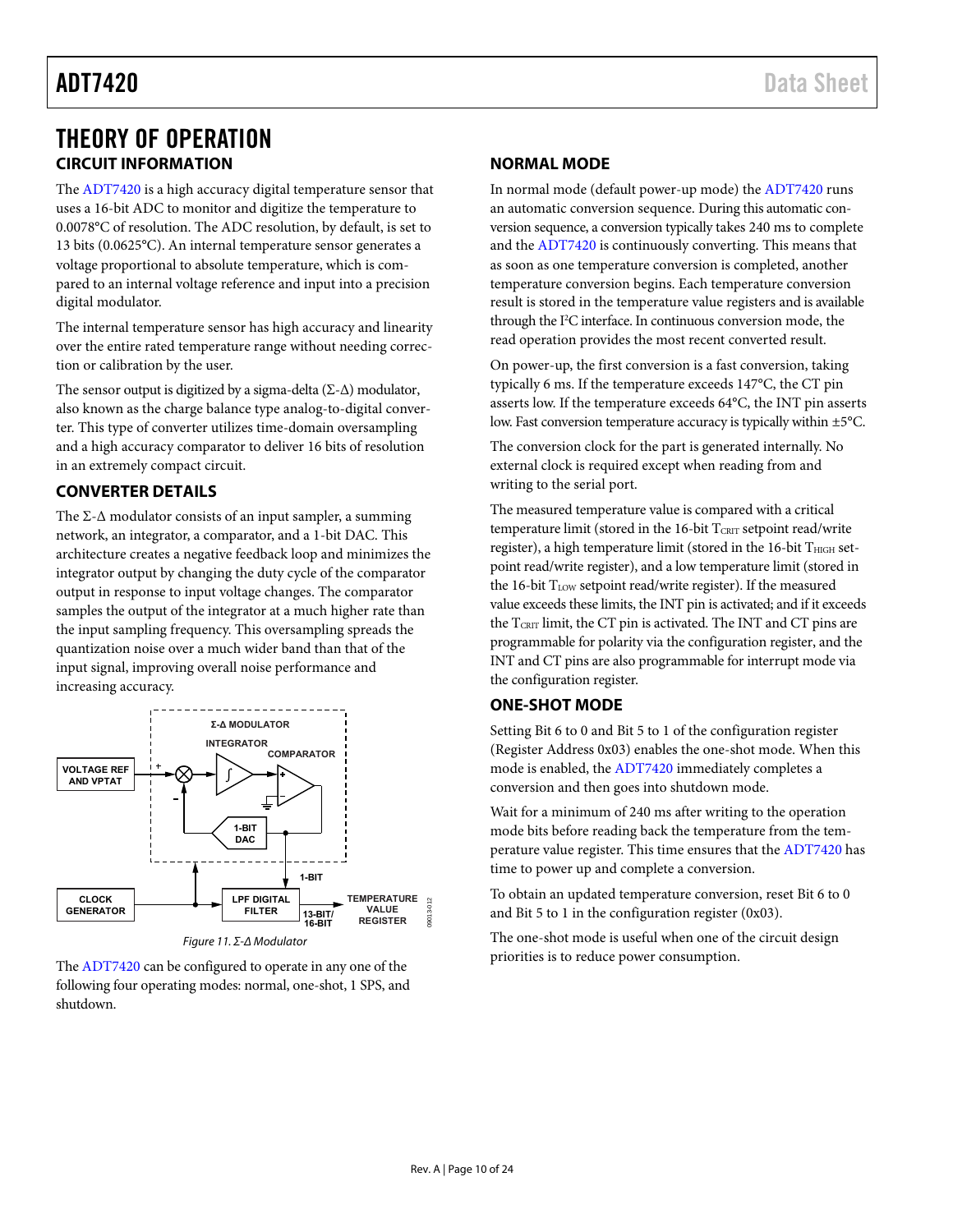### *CT and INT Operation in One-Shot Mode*

See [Figure 12](#page-10-3) for more information on one-shot CT pin operation for TCRIT overtemperature events when one of the limits is exceeded. Note that in interrupt mode, a read from any register resets the INT and CT pins.

For the INT pin in the comparator mode, if the temperature drops below the  $T_{\text{HIGH}}$  –  $T_{\text{HYST}}$  value or goes above the  $T_{\text{LOW}}$  +  $T_{\text{HYST}}$ value, a write to the operation mode bits (Bit 5 and Bit 6 of the configuration register, Register Address 0x03) resets the INT pin.

For the CT pin in the comparator mode, if the temperature drops below the  $T_{\text{CRIT}}$  –  $T_{\text{HYST}}$  value, a write to the operation mode bits (Bit  $6 = 0$  and Bit  $5 = 1$  of the configuration register, Register Address 0x03) resets the CT pin (se[e Figure 12\)](#page-10-3).

Note that when using one-shot mode, ensure that the refresh rate is appropriate to the application being used.

### <span id="page-10-0"></span>**1 SPS MODE**

In this mode, the part performs one measurement per second. A conversion takes only 60 ms typically, and it remains in the idle state for the remaining 940 ms period. This mode is enabled by writing 1 to Bit 6 and 0 to Bit 5 of the configuration register (Register Address 0x03).

#### <span id="page-10-1"></span>**SHUTDOWN**

The [ADT7420](http://www.analog.com/ADT7420?doc=ADT7420.pdf) can be placed in shutdown mode by writing 1 to Bit 6 and 1 to Bit 5 of the configuration register (Register

Address 0x03), in which case the entire IC is shut down and no further conversions are initiated until the [ADT7420](http://www.analog.com/ADT7420?doc=ADT7420.pdf) is taken out of shutdown mode. Th[e ADT7420](http://www.analog.com/ADT7420?doc=ADT7420.pdf) can be taken out of shutdown mode by writing 0 to Bit 6 and 0 to Bit 5 in the configuration register (Register Address 0x03). Th[e ADT7420](http://www.analog.com/ADT7420?doc=ADT7420.pdf) typically takes 1 ms (with a  $0.1 \mu$ F decoupling capacitor) to come out of shutdown mode. The conversion result from the last conversion prior to shutdown can still be read from the [ADT7420](http://www.analog.com/ADT7420?doc=ADT7420.pdf) even when it is in shutdown mode. When the part is taken out of shutdown mode, the internal clock is started and a conversion is initiated.

### <span id="page-10-2"></span>**FAULT QUEUE**

Bit 0 and Bit 1 of the configuration register (Register Address 0x03) are used to set up a fault queue. The queue can facilitate up to four fault events to prevent false tripping of the INT and CT pins when the [ADT7420](http://www.analog.com/ADT7420?doc=ADT7420.pdf) is used in a noisy temperature environment. The number of faults set in the queue must occur consecutively to set the INT and CT outputs. For example, if the number of faults set in the queue is four, then four consecutive temperature conversions must occur with each result exceeding a temperature limit in any of the limit registers before the INT and CT pins are activated. If two consecutive temperature conversions exceed a temperature limit and the third conversion does not, the fault count is reset back to zero.



<span id="page-10-3"></span>*Figure 12. One-Shot CT Pin*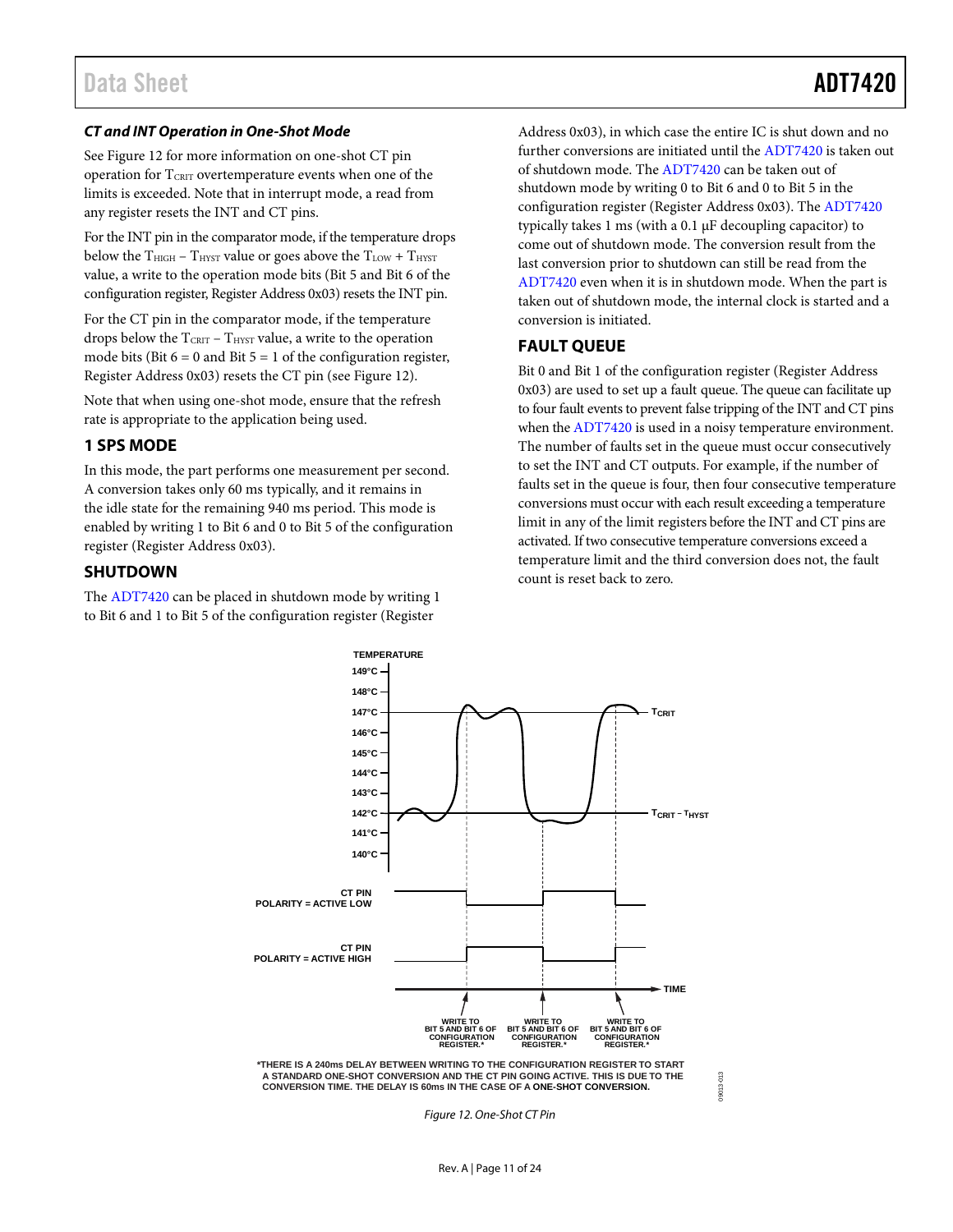## <span id="page-11-0"></span>**TEMPERATURE DATA FORMAT**

One LSB of the ADC corresponds to 0.0625°C in 13-bit mode or 0.0078°C in 16-bit mode. The ADC can theoretically measure a temperature range of 255°C, but the [ADT7420](http://www.analog.com/ADT7420?doc=ADT7420.pdf) is guaranteed to measure a low value temperature limit of −40°C to a high value temperature limit of +150°C. The temperature measurement result is stored in the 16-bit temperature value register and is compared with the high temperature limits stored in the  $T_{CRTT}$ setpoint register and the T<sub>HIGH</sub> setpoint register. It is also compared with the low temperature limit stored in the TLOW setpoint register.

Temperature data in the temperature value register, the  $T_{\text{CRIT}}$ setpoint register, the T<sub>HIGH</sub> setpoint register, and the T<sub>LOW</sub> setpoint register are represented by a 13-bit twos complement word. The MSB is the temperature sign bit. The three LSBs, Bit 0 to Bit 2, on power-up, are not part of the temperature conversion result and are flag bits for  $T_{\text{CRIT}}$ ,  $T_{\text{HIGH}}$ , and  $T_{\text{LOW}}$ [. Table 5](#page-11-2) shows the 13-bit temperature data format without Bit 0 to Bit 2.

The number of bits in the temperature data-word can be extended to 16 bits, twos complement, by setting Bit 7 to 1 in the configuration register (Register Address 0x03). When using a 16-bit temperature data value, Bit 0 to Bit 2 are not used as flag bits and are, instead, the LSB bits of the temperature value. The poweron default setting has a 13-bit temperature data value.

Reading back the temperature from the temperature value register requires a 2-byte read. Designers that use a 9-bit temperature data format can still use th[e ADT7420](http://www.analog.com/ADT7420?doc=ADT7420.pdf) by ignoring the last four LSBs of the 13-bit temperature value. These four LSBs are Bit 6 to Bit 3 i[n Table 5.](#page-11-2)

<span id="page-11-2"></span>

| Table 5. 13-Bit Temperature Data Format |
|-----------------------------------------|
|-----------------------------------------|

| <b>Temperature</b>  | <b>Digital Output</b><br>(Binary) Bits[15:3] | Digital Output (Hex) |
|---------------------|----------------------------------------------|----------------------|
| $-40^{\circ}$ C     | 1110110000000                                | 0x1D80               |
| $-25^{\circ}$ C     | 1111001110000                                | 0x1F70               |
| $-0.0625^{\circ}$ C | 1 1111 1111 1111                             | 0x1FFF               |
| 0°C                 | 0 0000 0000 0000                             | 0x000                |
| $+0.0625$ °C        | 0 0000 0000 0001                             | 0x001                |
| $+25^{\circ}$ C     | 0 0001 1001 0000                             | 0x190                |
| $+105^{\circ}$ C    | 0011010010000                                | 0x690                |
| $+125^{\circ}$ C    | 0011111010000                                | 0x7D0                |
| $+150^{\circ}$ C    | 0 1001 0110 0000                             | 0x960                |

### <span id="page-11-1"></span>**TEMPERATURE CONVERSION FORMULAS**

#### *16-Bit Temperature Data Format*

*Positive Temperature* = *ADC Code* (dec)/128

*Negative Temperature* = (*ADC Code* (dec) – 65,536)/128

where *ADC Code* uses all 16 bits of the data byte, including the sign bit.

*Negative Temperature* = (*ADC Code* (dec) – 32,768)/128

where Bit 15 (sign bit) is removed from the ADC code.

#### *13-Bit Temperature Data Format*

*Positive Temperature* = *ADC Code* (dec)/16

*Negative Temperature* = (*ADC Code* (dec) − 8192)/16

where *ADC Code* uses the first 13 MSBs of the data byte, including the sign bit.

*Negative Temperature* = (*ADC Code* (dec) – 4096)/16

where Bit 15 (sign bit) is removed from the ADC code.

#### *10-Bit Temperature Data Format*

*Positive Temperature* = *ADC Code* (dec)/2

*Negative Temperature* = (*ADC Code* (dec) − 1024)/2

where *ADC Code* uses all 10 bits of the data byte, including the sign bit.

*Negative Temperature* = (*ADC Code* (dec) − 512)/2

where Bit 9 (sign bit) is removed from the ADC code.

### *9-Bit Temperature Data Format*

*Positive Temperature* = *ADC Code* (dec)

*Negative Temperature* = *ADC Code* (dec) − 512

where *ADC Code* uses all nine bits of the data byte, including the sign bit.

*Negative Temperature* = *ADC Code* (dec) − 256

where Bit 8 (sign bit) is removed from the ADC code.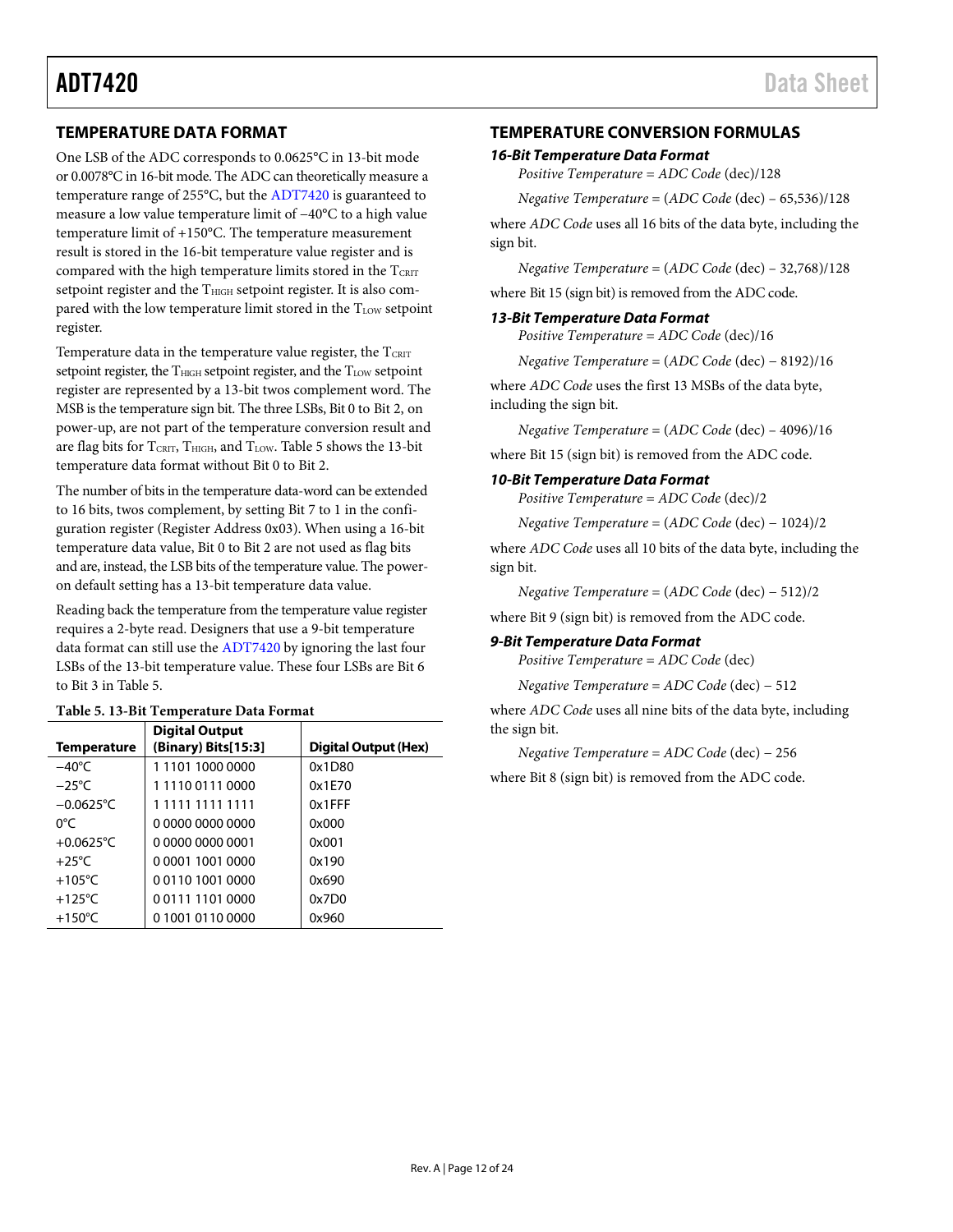# <span id="page-12-0"></span>REGISTERS

The [ADT7420](http://www.analog.com/ADT7420?doc=ADT7420.pdf) contains 14 registers:

- Nine temperature registers
- A status register
- An ID register
- A configuration register
- An address pointer register
- A software reset

All registers are eight bits wide. The temperature value registers, the status register, and the ID register are read-only. The software reset is a write-only register. On power-up, the address pointer register is loaded with 0x00 and points to the temperature value most significant byte register (Register Address 0x00).

#### <span id="page-12-4"></span>**Table 6[. ADT7420](http://www.analog.com/ADT7420?doc=ADT7420.pdf) Registers**

| Register       |                                                   | Power-On            |  |  |  |
|----------------|---------------------------------------------------|---------------------|--|--|--|
| <b>Address</b> | <b>Description</b>                                |                     |  |  |  |
| 0x00           | Temperature value most significant byte           | 0x00                |  |  |  |
| 0x01           | Temperature value least significant byte          | 0x00                |  |  |  |
| 0x02           | <b>Status</b>                                     | 0x00                |  |  |  |
| 0x03           | Configuration                                     | 0x00                |  |  |  |
| 0x04           | $T_{\rm HIGH}$ setpoint most significant byte     | $0x20(64^{\circ}C)$ |  |  |  |
| 0x05           | T <sub>HIGH</sub> setpoint least significant byte | $0x00(64^{\circ}C)$ |  |  |  |
| 0x06           | $T_{LOW}$ setpoint most significant byte          | 0x05 (10°C)         |  |  |  |
| 0x07           | T <sub>LOW</sub> setpoint least significant byte  | $0x00(10^{\circ}C)$ |  |  |  |
| 0x08           | T <sub>CRIT</sub> setpoint most significant byte  | 0x49 (147°C)        |  |  |  |
| 0x09           | T <sub>CRIT</sub> setpoint least significant byte | 0x80 (147°C)        |  |  |  |
| 0x0A           | T <sub>HYST</sub> setpoint                        | $0x05(5^{\circ}C)$  |  |  |  |
| 0x0B           | ID                                                | 0xCB                |  |  |  |
| 0x0C           | Reserved                                          | 0xXX                |  |  |  |
| 0x0D           | Reserved                                          | 0xXX                |  |  |  |
| 0x2E           | Reserved                                          | 0xXX                |  |  |  |
| 0x2F           | Software reset                                    | 0xXX                |  |  |  |

### <span id="page-12-1"></span>**ADDRESS POINTER REGISTER**

This register is always the first register written to during a write to th[e ADT7420.](http://www.analog.com/ADT7420?doc=ADT7420.pdf) It should be set to the address of the register to which the write or read transaction is intended[. Table 7](#page-12-3) shows the register address of each register on the [ADT7420.](http://www.analog.com/ADT7420?doc=ADT7420.pdf) The default value of the address pointer register is 0x00.

#### <span id="page-12-3"></span>**Table 7. Address Pointer Register**

| P7                                                    | P6 | $\overline{P5}$ | P4 | P3 | P <sub>2</sub> | P <sub>1</sub> | P0 |
|-------------------------------------------------------|----|-----------------|----|----|----------------|----------------|----|
| ADD7   ADD6   ADD5   ADD4   ADD3   ADD2   ADD1   ADD0 |    |                 |    |    |                |                |    |

### <span id="page-12-2"></span>**TEMPERATURE VALUE REGISTERS**

The temperature value consists of two bytes, one most significant byte and one least significant byte. These values can be read in two separate 1-byte reads or in a single 2-byte read. For a 2-byte read, only the address of the most significant byte must be loaded into the address pointer register. After the most significant byte is read, the address pointer is auto-incremented so that the least significant byte can read within the same transaction.

Bit 0 to Bit 2 are event alarm flags for  $T_{LOW}$ ,  $T_{HIGH}$ , and  $T_{CRIT}$ . When the ADC is configured to convert the temperature to a 16-bit digital value, then Bit 0 to Bit 2 are no longer used as flag bits and are instead used as the LSBs for the extended digital value.

#### **Table 8. Temperature Value MSB Register (Register Address 0x00)**

| <b>Bit</b> | <b>Default Value</b> | Type | <b>Name</b> | <b>Description</b>                                                   |
|------------|----------------------|------|-------------|----------------------------------------------------------------------|
| [14:8]     | 0000000              |      | Iemp        | Temperature value in twos complement format                          |
|            |                      |      | Sign        | Sign bit, indicates if the temperature value is negative or positive |

#### **Bit Default Value Type Name Description**  0  $\vert$  0 R  $\vert$  T<sub>LOW</sub> flag/LSB0 Flags a T<sub>LOW</sub> event if the configuration register, Register Address 0x03[7] = 0 (13-bit resolution). When the temperature value is below  $T_{LOW}$ , this bit it set to 1. Contains the Least Significant Bit 0 of the 15-bit temperature value if the configuration register, Register Address 0x03[7] = 1 (16-bit resolution). 1  $\vert$  0 R  $\vert$  T<sub>HIGH</sub> flag/LSB1 Flags a T<sub>HIGH</sub> event if the configuration register, Register Address 0x03[7] = 0 (13-bit resolution). When the temperature value is above  $T_{HIGH}$ , this bit it set to 1. Contains the Least Significant Bit 1 of the 15-bit temperature value if the configuration register, Register Address 0x03[7] = 1 (16-bit resolution). 2  $\vert$  0  $\vert$  R  $\vert$  T<sub>CRIT</sub> flag/LSB2  $\vert$  Flags a T<sub>CRIT</sub> event if the configuration register, Register Address 0x03[7] = 0 (13-bit resolution). When the temperature value exceeds  $T_{CRIT}$ , this bit it set to 1. Contains the Least Significant Bit 2 of the 15-bit temperature value if the configuration register, Register Address 0x03[7] = 1 (16-bit resolution). [7:3] | 00000 | R | Temp | Temperature value in twos complement format.

#### **Table 9. Temperature Value LSB Register (Register Address 0x01)**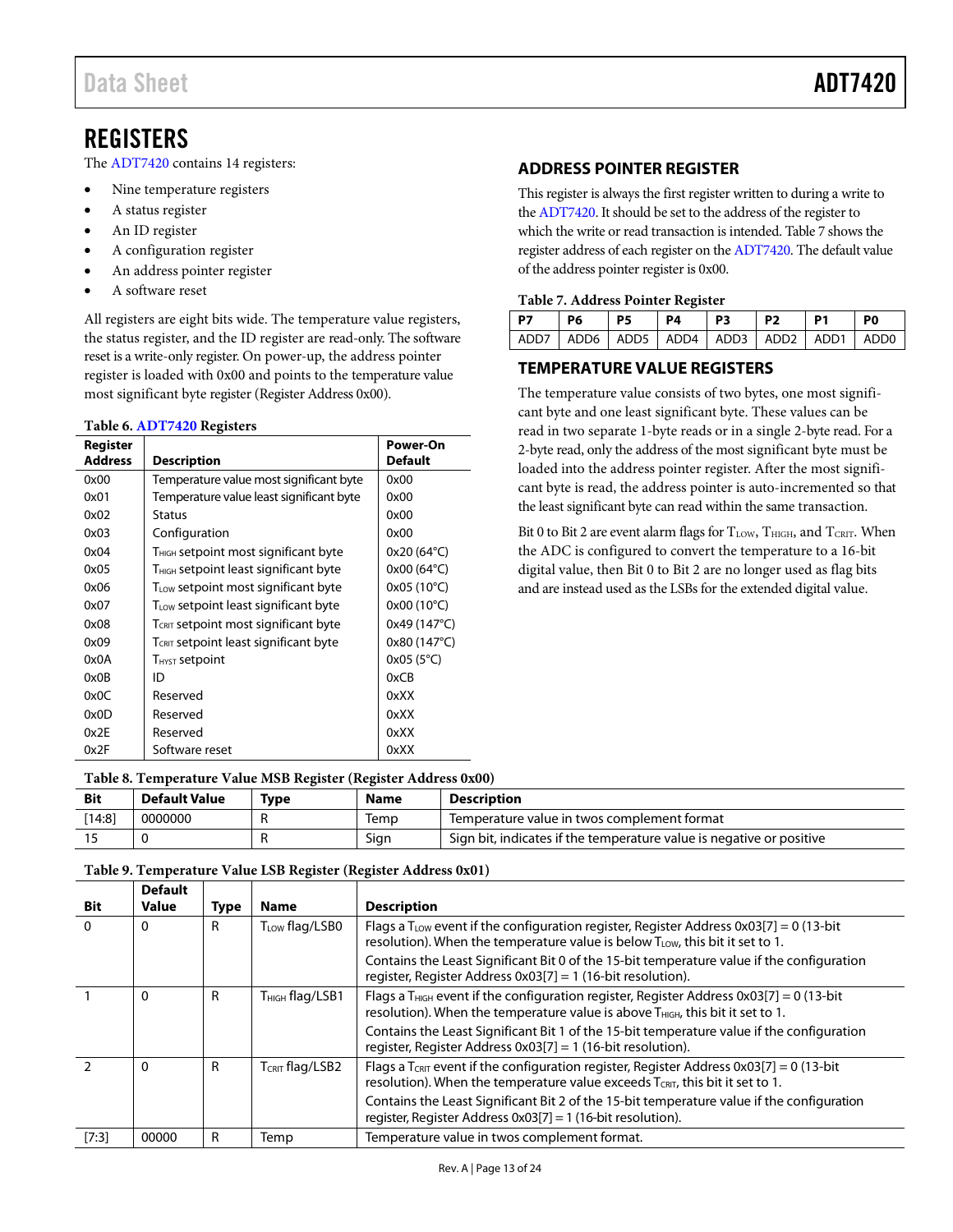# <span id="page-13-0"></span>**STATUS REGISTER**

This 8-bit read-only register reflects the status of the overtemperature and undertemperature interrupts that can cause the CT and INT pins to go active. It also reflects the status of a temperature conversion operation. The interrupt flags in this register are reset by a read operation to the status register and/or when the temperature value returns within the temperature limits, including hysteresis. The RDY bit is reset after a read from the temperature value register. In one-shot and 1 SPS modes, the RDY bit is reset after a write to the operation mode bits.

# <span id="page-13-1"></span>*31B***CONFIGURATION REGISTER**

This 8-bit read/write register stores various configuration modes for th[e ADT7420,](http://www.analog.com/ADT7420?doc=ADT7420.pdf) including shutdown, overtemperature and undertemperature interrupts, one-shot, continuous conversion, interrupt pins polarity, and overtemperature fault queues.

| Bit     | <b>Default</b><br>Value | <b>Type</b> | <b>Name</b>       | <b>Description</b>                                                                                                                                                                                                                                                           |
|---------|-------------------------|-------------|-------------------|------------------------------------------------------------------------------------------------------------------------------------------------------------------------------------------------------------------------------------------------------------------------------|
| $[3:0]$ | 0000                    | R           | Unused            | Reads back 0.                                                                                                                                                                                                                                                                |
|         | 0                       | R           | $I_{10W}$         | This bit is set to 1 when the temperature goes below the $T_{LOW}$ temperature limit. The bit clears to 0<br>when the status register is read and/or when the temperature measured goes back above the limit<br>set in the setpoint $T_{LOW} + T_{HYST}$ registers.          |
|         | 0                       | R           | T <sub>HIGH</sub> | This bit is set to 1 when the temperature goes above the T <sub>HIGH</sub> temperature limit. The bit clears to 0<br>when the status register is read and/or when the temperature measured goes back below the limit<br>set in the setpoint $T_{HIGH} - T_{HYST}$ registers. |
| 6       | 0                       | R           | $T_{CRIT}$        | This bit is set to 1 when the temperature goes above the $T_{CRIT}$ temperature limit. This bit clears to 0<br>when the status register is read and/or when the temperature measured goes back below the limit<br>set in the setpoint $T_{CRIT} - T_{HYST}$ registers.       |
|         |                         | R           | <b>RDY</b>        | This bit goes low when the temperature conversion result is written into the temperature value<br>register. It is reset to 1 when the temperature value register is read. In one-shot and 1 SPS modes,<br>this bit is reset after a write to the operation mode bits.        |

#### **Table 10. Status Register (Register Address 0x02)**

#### **Table 11. Configuration Register (Register Address 0x03)**

|                         | <b>Default</b> |                  |                  |                                                                                                                                                                                               |  |  |
|-------------------------|----------------|------------------|------------------|-----------------------------------------------------------------------------------------------------------------------------------------------------------------------------------------------|--|--|
| Bit                     | Value          | <b>Type</b>      | <b>Name</b>      | <b>Description</b>                                                                                                                                                                            |  |  |
| $[1:0]$                 | 00             | R/W              | Fault queue      | These two bits set the number of undertemperature/overtemperature faults that can occur before setting the<br>INT and CT pins. This helps to avoid false triggering due to temperature noise. |  |  |
|                         |                |                  |                  | $00 = 1$ fault (default).                                                                                                                                                                     |  |  |
|                         |                |                  |                  | $01 = 2$ faults.                                                                                                                                                                              |  |  |
|                         |                |                  |                  | $10 = 3$ faults.                                                                                                                                                                              |  |  |
|                         |                |                  |                  | $11 = 4$ faults.                                                                                                                                                                              |  |  |
| $\overline{2}$          | 0              | R/W              | CT pin polarity  | This bit selects the output polarity of the CT pin.                                                                                                                                           |  |  |
|                         |                |                  |                  | $0 =$ active low.                                                                                                                                                                             |  |  |
|                         |                |                  |                  | $1 =$ active high.                                                                                                                                                                            |  |  |
| 3                       | 0              | R/W              | INT pin polarity | This bit selects the output polarity of the INT pin.                                                                                                                                          |  |  |
|                         |                |                  |                  | $0 =$ active low.                                                                                                                                                                             |  |  |
|                         |                |                  |                  | $1 =$ active high.                                                                                                                                                                            |  |  |
| $\overline{\mathbf{A}}$ | 0              | R/W              | INT/CT mode      | This bit selects between comparator mode and interrupt mode.                                                                                                                                  |  |  |
|                         |                |                  |                  | $0 =$ interrupt mode                                                                                                                                                                          |  |  |
|                         |                |                  |                  | $1 =$ comparator mode                                                                                                                                                                         |  |  |
| [6:5]                   | 00             | R/W              | Operation mode   | These two bits set the operational mode for the ADT7420.                                                                                                                                      |  |  |
|                         |                |                  |                  | $00 =$ continuous conversion (default). When one conversion is finished, the ADT7420 starts another.                                                                                          |  |  |
|                         |                |                  |                  | $01$ = one shot. Conversion time is typically 240 ms.                                                                                                                                         |  |  |
|                         |                |                  |                  | $10 = 1$ SPS mode. Conversion time is typically 60 ms. This operational mode reduces the average current<br>consumption.                                                                      |  |  |
|                         |                |                  |                  | $11$ = shutdown. All circuitry except interface circuitry is powered down.                                                                                                                    |  |  |
|                         | 0              | $R/\overline{W}$ | Resolution       | This bit sets up the resolution of the ADC when converting.                                                                                                                                   |  |  |
|                         |                |                  |                  | $0 = 13$ -bit resolution. Sign bit + 12 bits gives a temperature resolution of 0.0625°C.                                                                                                      |  |  |
|                         |                |                  |                  | $1 = 16$ -bit resolution. Sign bit + 15 bits gives a temperature resolution of 0.0078°C.                                                                                                      |  |  |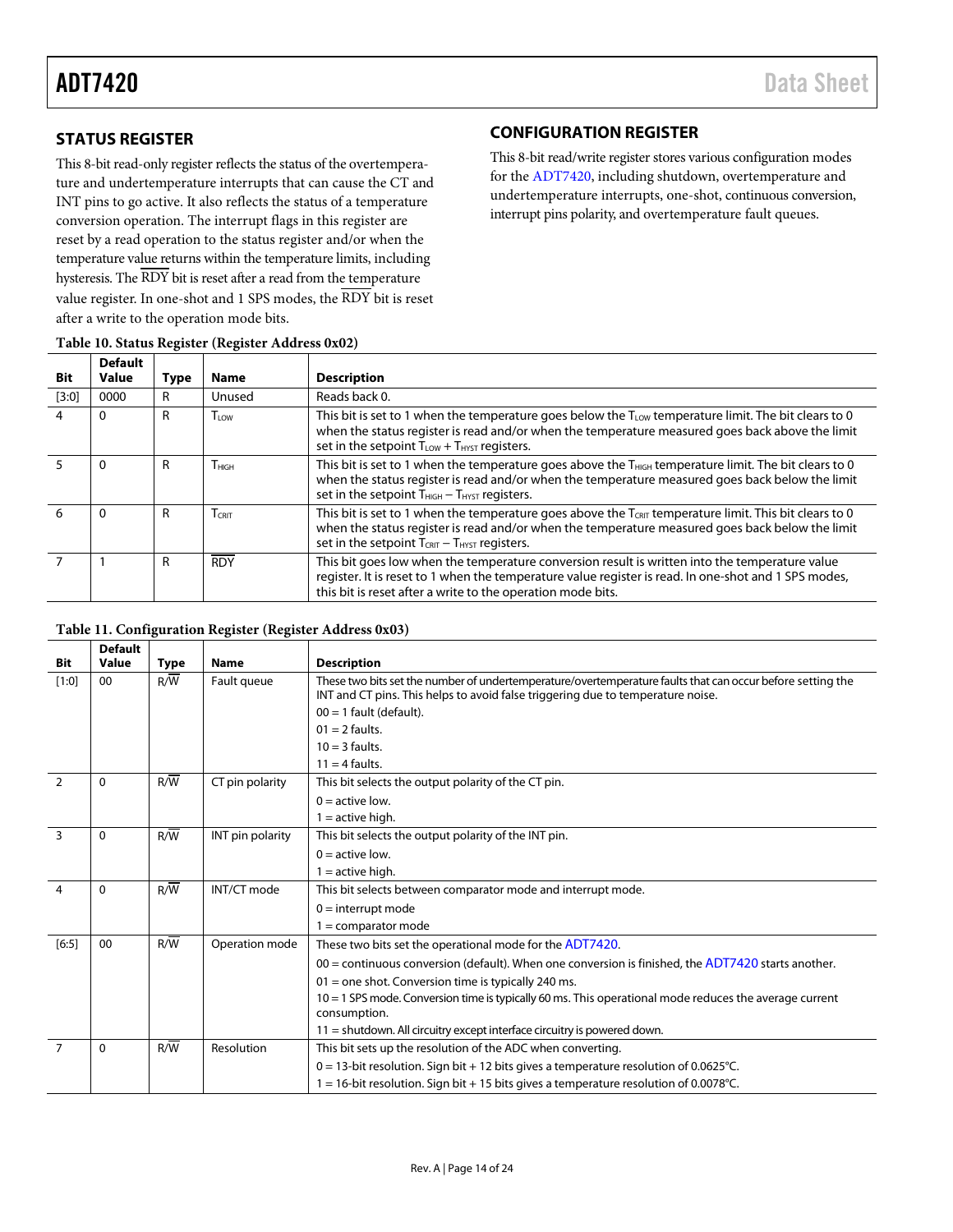# <span id="page-14-0"></span>**7HIGH SETPOINT REGISTERS**

The THIGH setpoint MSB and THIGH setpoint LSB registers store the overtemperature limit value. An overtemperature event occurs when the temperature value stored in the temperature value register exceeds the value stored in this register. The INT pin is activated if an overtemperature event occurs. The temperature is stored in twos complement format with the MSB being the temperature sign bit.

When reading from this register, the eight most significant bits (Bit 15 to Bit 8) are read first from Register Address 0x04 and then the eight least significant bits (Bit 7 to Bit 0) are read from Register Address 0x05 (T<sub>HIGH</sub> setpoint LSB). Only Register Address 0x04 (T<sub>HIGH</sub> setpoint MSB) needs to be loaded into the address pointer register because the address pointer autoincrements to Register Address  $0x05$  (T<sub>HIGH</sub> setpoint LSB).

The default setting for the  $T<sub>HIGH</sub>$  setpoint is 64 $°C$ .

# <span id="page-14-1"></span>**7LOW SETPOINT REGISTERS**

The TLOW setpoint MSB and TLOW setpoint LSB registers store the undertemperature limit value. An undertemperature event occurs when the temperature value stored in the temperature value register is less than the value stored in this register. The INT pin is activated if an undertemperature event occurs. The temperature is stored in twos complement format with the MSB being the temperature sign bit.

When reading from this register, the eight most significant bits (Bit 15 to Bit 8) are read first from Register Address 0x06 and then the eight least significant bits (Bit 7 to Bit 0) are read from Register Address 0x07. Only Register Address 0x06 (T<sub>LOW</sub> setpoint MSB) needs to be loaded into the address pointer register because the address pointer auto-increments to Register Address 0x07 (TLOW setpoint LSB).

The default setting for the  $T_{LOW}$  setpoint is 10 $^{\circ}$ C.

# <span id="page-14-2"></span>**7CRIT SETPOINT REGISTERS**

The  $T_{\text{CRIT}}$  setpoint MSB and  $T_{\text{CRIT}}$  setpoint LSB registers store the critical overtemperature limit value. A critical overtemperature event occurs when the temperature value stored in the temperature value register exceeds the value stored in this register. The CT pin is activated if a critical overtemperature event occurs. The temperature is stored in twos complement format with the MSB being the temperature sign bit.

When reading from this register, the eight most significant bits (Bit 15 to Bit 8) are read first from Register Address  $0x08$  (TCRIT setpoint MSB) and then the eight least significant bits (Bit 7 to Bit 0) are read from Register Address 0x09 ( $T_{\text{CRIT}}$  setpoint LSB). Only Register Address  $0x08$  (TCRIT setpoint MSB) needs to be loaded into the address pointer register because the address pointer auto-increments to Register Address 0x09 ( $T_{\text{CRIT}}$  setpoint LSB).

The default setting for the  $T_{\text{CRT}}$  limit is 147°C.

#### **Table 12. THIGH Setpoint MSB Register (Register Address 0x04)**

| Table 12. Thigh Scripting MSD Register (Register Address 0A04) |                      |           |                       |                                                                      |  |  |  |
|----------------------------------------------------------------|----------------------|-----------|-----------------------|----------------------------------------------------------------------|--|--|--|
| <b>Bit</b>                                                     | <b>Default Value</b> | Type      | <b>Name</b>           | <b>Description</b>                                                   |  |  |  |
| [15:8]                                                         | 0x20                 | __<br>R/W | T <sub>HIGH</sub> MSB | MSBs of the overtemperature limit, stored in twos complement format. |  |  |  |
|                                                                |                      |           |                       |                                                                      |  |  |  |

| Table 13. THIGH Setpoint LSB Register (Register Address 0x05) |  |  |
|---------------------------------------------------------------|--|--|
|---------------------------------------------------------------|--|--|

| <b>Bit</b> | <b>Default Value</b> | <b>Type</b> | <b>Name</b>           | <b>Description</b>                                                   |
|------------|----------------------|-------------|-----------------------|----------------------------------------------------------------------|
| $[7:0]$    | 0x00                 | R/W         | T <sub>HIGH</sub> LSB | LSBs of the overtemperature limit, stored in twos complement format. |

#### Table 14. T<sub>LOW</sub> Setpoint MSB Register (Register Address 0x06)

| Bit    | <b>Default Value</b> | <b>Type</b> | Name                | <b>Description</b>                                                    |
|--------|----------------------|-------------|---------------------|-----------------------------------------------------------------------|
| [15:8] | 0x05                 | R/W         | <b>MSB</b><br>l Low | MSBs of the undertemperature limit, stored in twos complement format. |

#### Table 15. T<sub>LOW</sub> Setpoint LSB Register (Register Address 0x07)

| <b>Bit</b> | <b>Default Value</b> | Type      | <b>Name</b>    | <b>Description</b>                                                    |
|------------|----------------------|-----------|----------------|-----------------------------------------------------------------------|
| [7:0]      | 0x00                 | __<br>R/W | <b>Low LSB</b> | LSBs of the undertemperature limit, stored in twos complement format. |

#### **Table 16. TCRIT Setpoint MSB Register (Register Address 0x08)**

| <b>Bit</b> | <b>Default Value</b> | Type          | Name               | Description                                                                   |
|------------|----------------------|---------------|--------------------|-------------------------------------------------------------------------------|
| [15:8]     | 0x49                 | $\sim$<br>R/W | <b>MSB</b><br>CRIT | MSBs of the critical overtemperature limit, stored in twos complement format. |

#### Table 17. T<sub>CRIT</sub> Setpoint LSB Register (Register Address 0x09)

| Bit   | Default Value | Tvpe | Name           | <b>Description</b>                                                            |
|-------|---------------|------|----------------|-------------------------------------------------------------------------------|
| [7:0] | 0x80          | R/W  | $T_{CRIT}$ LSB | LSBs of the critical overtemperature limit, stored in twos complement format. |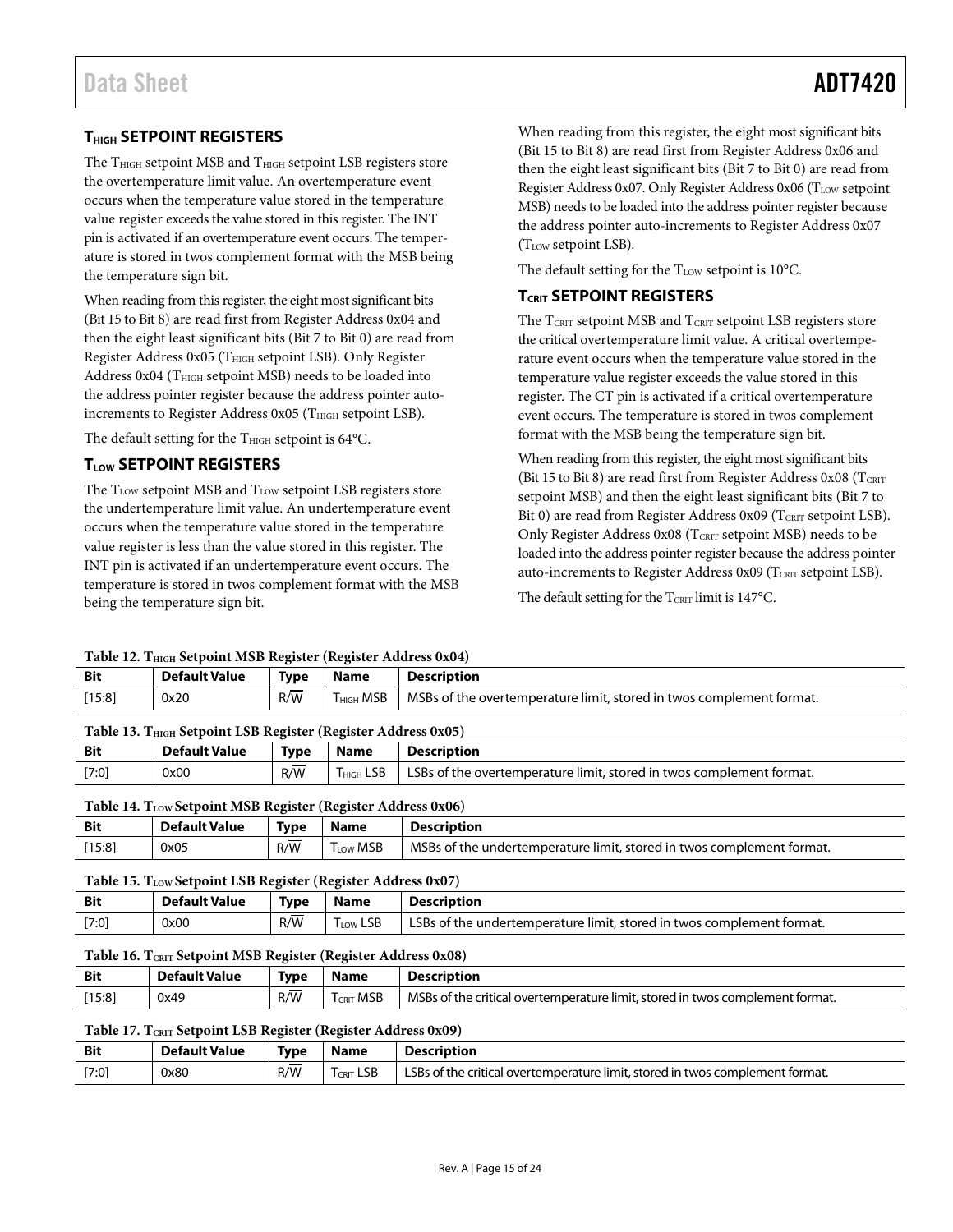# <span id="page-15-0"></span>*THYST* SETPOINT REGISTER

This 8-bit read/write register stores the temperature hysteresis value for the  $T<sub>HIGH</sub>, T<sub>LOW</sub>,$  and  $T<sub>CRT</sub>$  temperature limits. The temperature hysteresis value is stored in straight binary format using four LSBs. Increments are possible in steps of 1°C from 0°C to 15°C. The value in this register is subtracted from the THIGH and TCRIT values and added to the TLOW value to implement hysteresis.

# <span id="page-15-1"></span>*36B***ID REGISTER**

This 8-bit read-only register stores the manufacture ID in Bit 3 to Bit 7 and the silicon revision in Bit 0 to Bit 2. The default setting for the ID register is 0xCB.

### Table 18. T<sub>HYST</sub> Setpoint Register (Register Address 0x0A)

| <b>Bit</b> | Default Value   Type   Name   Description |          |               |                                                                                                                                  |
|------------|-------------------------------------------|----------|---------------|----------------------------------------------------------------------------------------------------------------------------------|
| $[3:0]$    | 0101                                      | _<br>R/W | <b>T</b> HYST | Hysteresis value, from $0^{\circ}C$ to 15 $^{\circ}C$ . Stored in straight binary format. The default setting is 5 $^{\circ}C$ . |
| $[7:4]$    | 0000                                      | _<br>R/W | N/A           | Not used.                                                                                                                        |

#### **Table 19. ID Register (Register Address 0x0B)**

| <b>Bit</b> | <b>Default Value</b> | Tvpe | Name               | <b>Description</b>                                  |
|------------|----------------------|------|--------------------|-----------------------------------------------------|
| $[2:0]$    | $01^{\circ}$         |      | <b>Revision ID</b> | Contains the silicon revision identification number |
| [7:3]      | 11001                |      | Manufacture ID     | Contains the manufacture identification number      |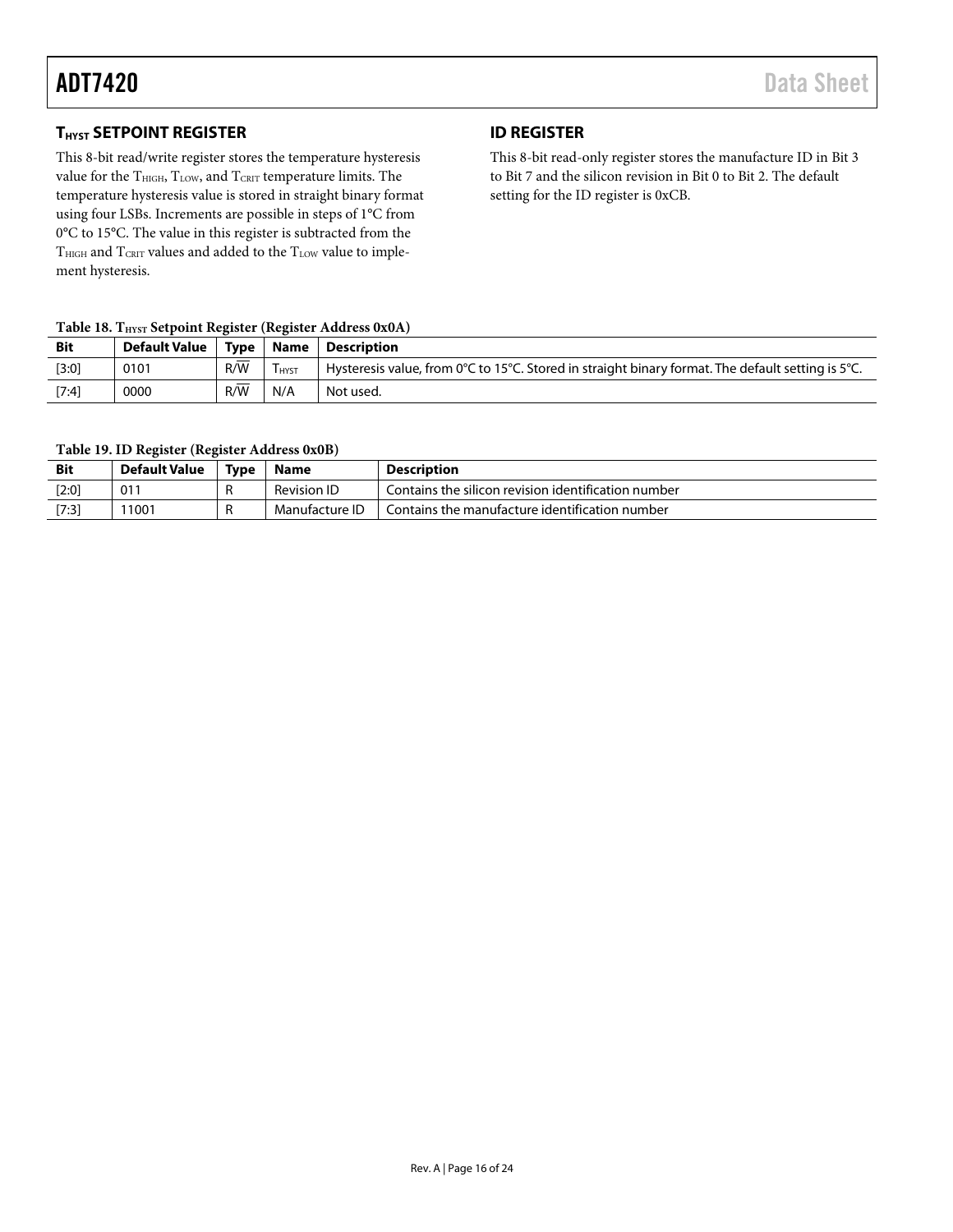# <span id="page-16-0"></span>*SERIAL INTERFACE*



*Figure 13. Typical I2C Interface Connection*

<span id="page-16-2"></span>Control of the  $ADT7420$  is carried out via the I<sup>2</sup>C-compatible serial interface. The [ADT7420](http://www.analog.com/ADT7420?doc=ADT7420.pdf) is connected to this bus as a slave and is under the control of a master device.

[Figure 13](#page-16-2) shows a typical I<sup>2</sup>C interface connection.

# <span id="page-16-1"></span>**SERIAL BUS ADDRESS**

Like most I 2 C-compatible devices, th[e ADT7420](http://www.analog.com/ADT7420?doc=ADT7420.pdf) has a 7-bit serial address. The five MSBs of this address for th[e ADT7420](http://www.analog.com/ADT7420?doc=ADT7420.pdf) are hardwired internally to 10010. Pin A1 and Pin A0 set the two LSBs. These pins can be configured two ways, low and high, to give four different address options. [Table 20](#page-16-3) shows the different bus address options available. The recommended pull-up resistor value on the SDA and SCL lines is 10 k $\Omega$ .

#### <span id="page-16-3"></span>**Table 20. I2 C Bus Address Options**

| <b>Binary</b> |    |    |    |    |    |    |      |
|---------------|----|----|----|----|----|----|------|
| A6            | Α5 | A4 | A3 | Α2 | Α1 | A0 | Hex  |
|               | 0  | 0  |    | 0  | 0  | 0  | 0x48 |
|               | 0  | 0  |    | 0  | 0  |    | 0x49 |
|               | 0  | 0  |    | 0  |    | 0  | 0x4A |
|               | 0  | ŋ  |    | 0  |    |    | 0x4B |

The serial bus protocol operates as follows:

1. The master initiates data transfer by establishing a start condition, defined as a high-to-low transition on the serial data line, SDA, while the serial clock line, SCL, remains high. This indicates that an address/data stream is going to follow. All slave peripherals connected to the serial bus respond to the start condition and shift in the next eight bits, consisting of a 7-bit address (MSB first) plus a read/ write (R/W) bit. The R/W bit determines whether data is written to, or read from, the slave device.

2. The peripheral with the address corresponding to the transmitted address responds by pulling the data line low during the low period before the ninth clock pulse, known as the acknowledge bit. All other devices on the bus then remain idle while the selected device waits for data to be read from or written to it. If the R/W bit is a 0, the master writes to the slave device. If the R/W bit is a 1, the master reads from the slave device.

09013-014

- 3. Data is sent over the serial bus in sequences of nine clock pulses, eight bits of data followed by an acknowledge bit from the receiver of data. Transitions on the data line must occur during the low period of the clock signal and remain stable during the high period as a low-to-high transition when the clock is high, which can be interpreted as a stop signal.
- 4. When all data bytes have been read or written, stop conditions are established. In write mode, the master pulls the data line high during the  $10<sup>th</sup>$  clock pulse to assert a stop condition. In read mode, the master device pulls the data line high during the low period before the ninth clock pulse. This is known as a no acknowledge. The master takes the data line low during the low period before the  $10<sup>th</sup>$  clock pulse, then high during the  $10<sup>th</sup>$  clock pulse to assert a stop condition.

It is not possible to mix read and write in one operation because the type of operation is determined at the beginning and cannot subsequently be changed without starting a new operation.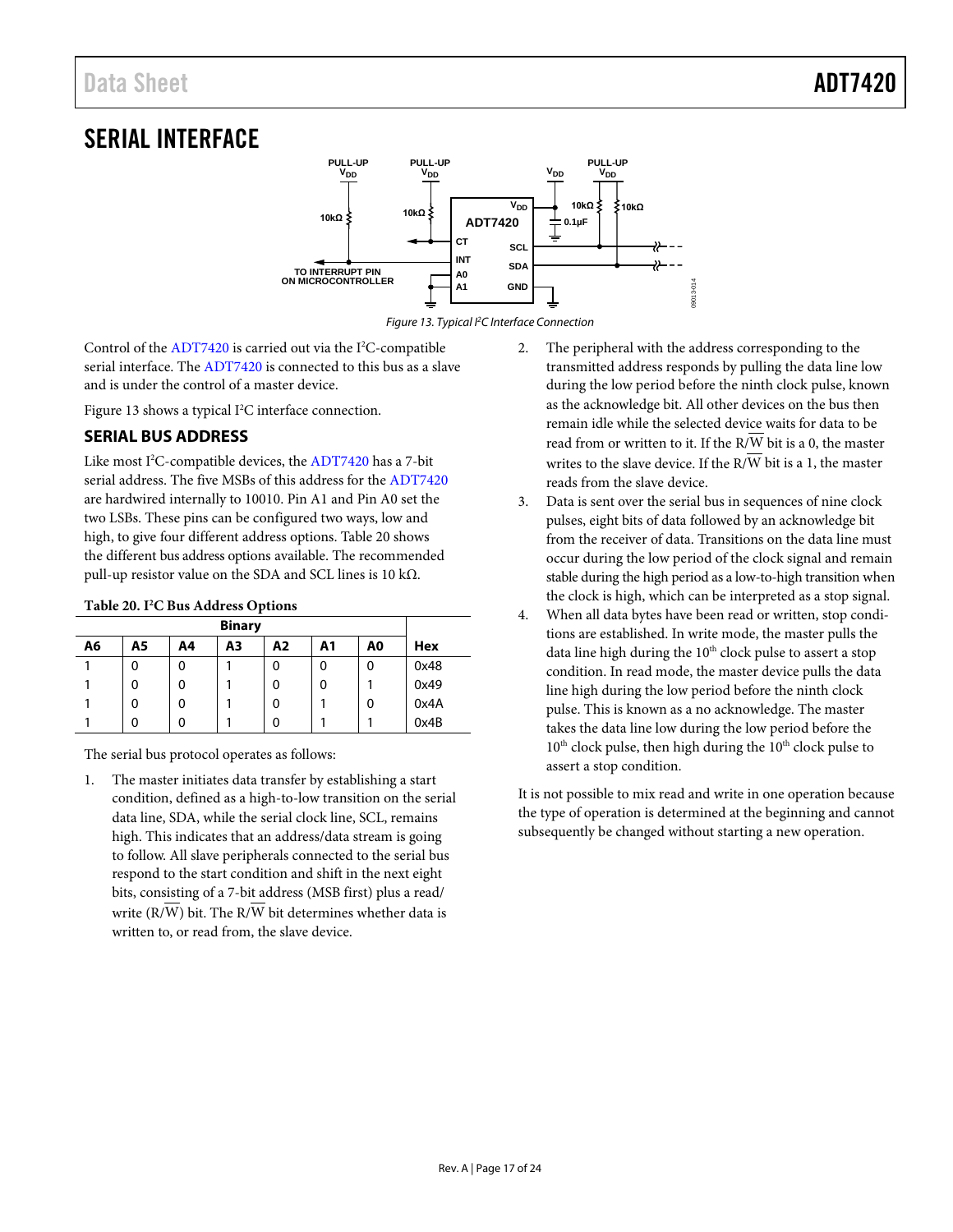# <span id="page-17-0"></span>*38B***WRITING DATA**

It is possible to write either a single byte of data or two bytes to the [ADT7420,](http://www.analog.com/ADT7420?doc=ADT7420.pdf) depending on which registers are to be written.

Writing a single byte of data requires the serial bus address, the data register address written to the address pointer register, followed by the data byte written to the selected data register. This is shown in [Figure 14.](#page-17-1) 

For the  $T<sub>HIGH</sub>$  setpoint,  $T<sub>LOW</sub>$  setpoint, and  $T<sub>CRIT</sub>$  setpoint registers, it is possible to write to both the MSB and the LSB registers in the same write transaction. Writing two bytes of data to these registers requires the serial bus address, the data register address of the MSB register written to the address pointer register, followed by the two data bytes written to the selected data register. This is shown in [Figure 15.](#page-17-2) 

If more than the required number of data bytes is written to a register, the register ignores these extra data bytes. To write to a different register, a start or repeated start is required.



<span id="page-17-1"></span>

<span id="page-17-2"></span>*Figure 15. Writing to a Register Followed by Two Bytes of Data*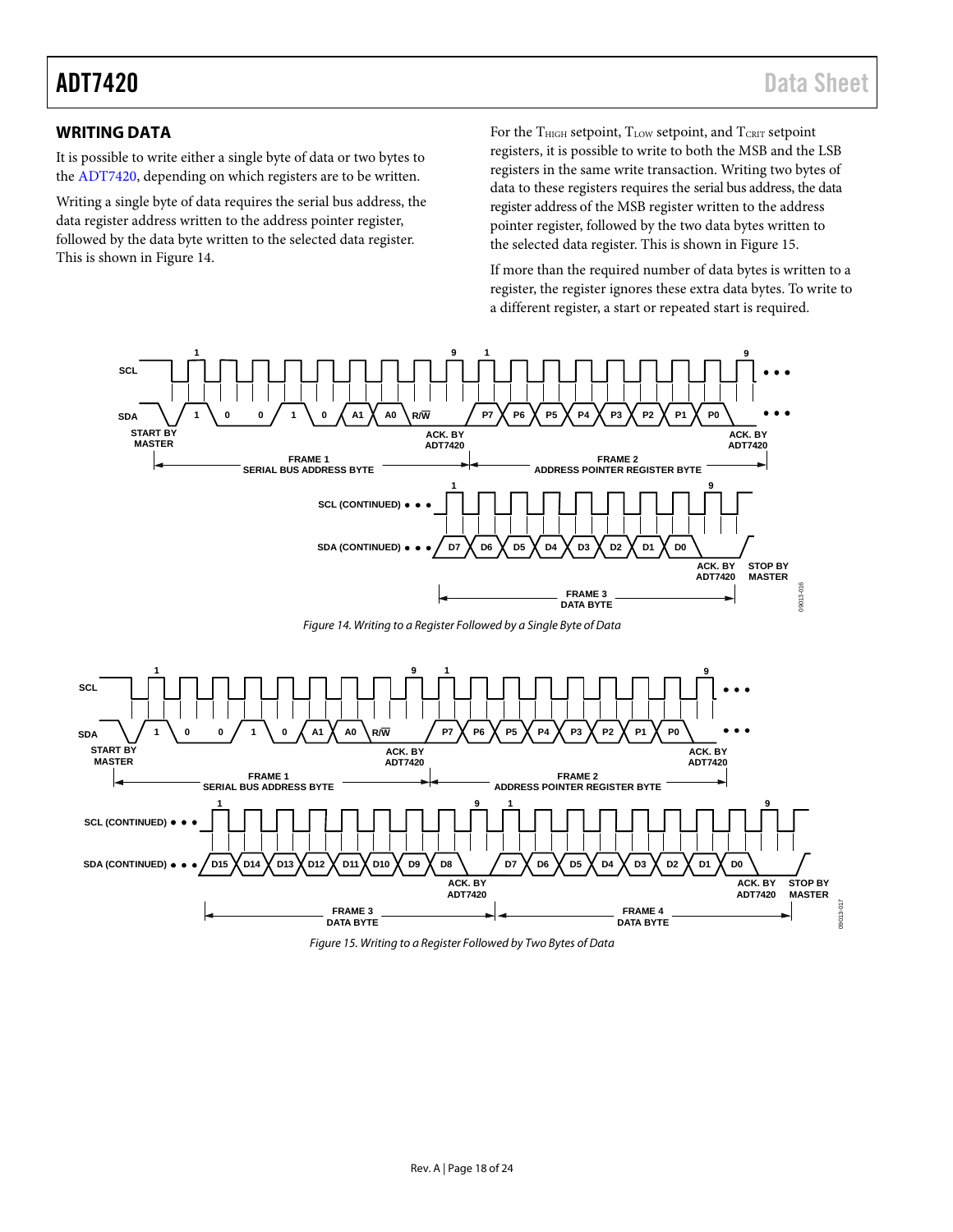# <span id="page-18-0"></span>**READING DATA**

Reading data from the [ADT7420 i](http://www.analog.com/ADT7420?doc=ADT7420.pdf)s done in a single data byte operation for the configuration register, the status register, the T<sub>HYST</sub> setpoint register, and the ID register. A two data byte read operation is needed for the temperature value register,  $T<sub>HIGH</sub>$  setpoint register,  $T<sub>LOW</sub>$  setpoint register, and the  $T<sub>CRIT</sub>$ setpoint register. Reading back the contents of an 8-bit register similar to the configuration register is shown in [Figure 16.](#page-18-1)  Reading back the contents of the temperature value register is shown in [Figure 17.](#page-18-2)

Reading back from any register first requires a single-byte write operation to the address pointer register to set up the address of the register that is going to be read from. In the case of reading back from the 2-byte registers, the address pointer automatically increments from the MSB register address to the LSB register address.

To read from another register, execute another write to the address pointer register to set up the relevant register address. Thus, block reads are not possible, that is, there is no  $I^2C$  address pointer auto-increment except when reading back from a 16-bit register. If the address pointer register has previously been set up with the address of the register that is going to receive a read command, there is no need to repeat a write operation to set up the register address again.

<span id="page-18-1"></span>

**1. A START CONDITION AT THE BEGINNING IS DEFINED AS A HIGH-TO-LOW TRANSITION ON SDA WHILE SCL REMAINS HIGH. 2. A STOP CONDITION AT THE END IS DEFINED AS A LOW-TO-HIGH TRANSITION ON SDA WHILE SCL REMAINS HIGH.**

<span id="page-18-2"></span>**3. THE MASTER GENERATES THE NO ACKNOWLEDGE AT THE END OF THE READBACK TO SIGNAL THAT IT DOES NOT WANT ADDITIONAL DATA. 4. TEMPERATURE VALUE REGISTER MSB DATA AND TEMPERATURE VALIUE REGISTER LSB DATA ARE ALWAYS SEPARATED BY A LOW ACK BIT. 5. THE R/W BIT IS SET TO A1 TO INDICATE A READBACK OPERATION.**

Figure 17. Reading Back Data from the Temperature Value Register

9013-023 09013-023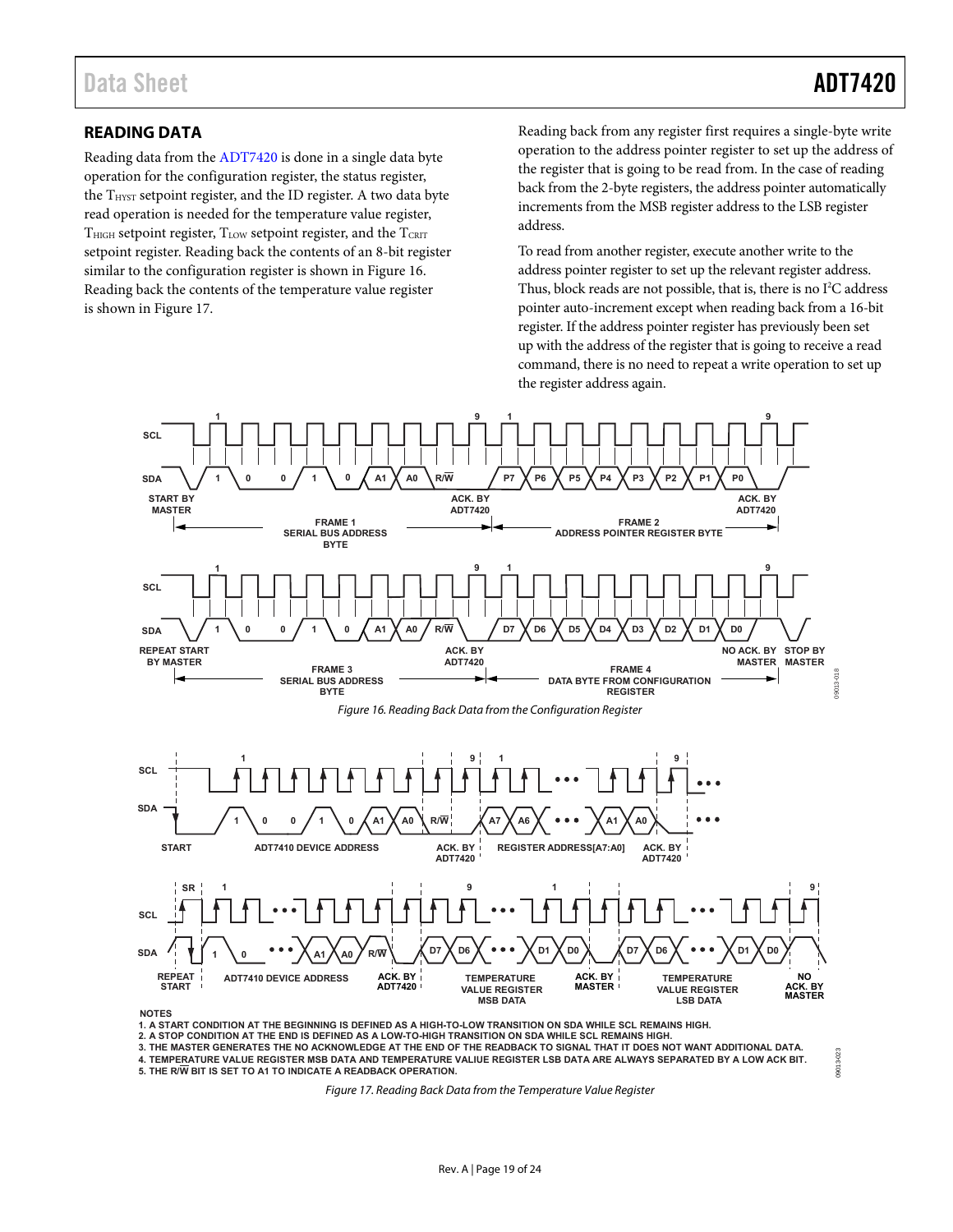### <span id="page-19-0"></span>*40B***RESET**

To reset th[e ADT7420](http://www.analog.com/ADT7420?doc=ADT7420.pdf) without having to reset the entire I<sup>2</sup>C bus, an explicit reset command is provided. This uses a particular address pointer word as a command word to reset the part and upload all default settings. Th[e ADT7420](http://www.analog.com/ADT7420?doc=ADT7420.pdf) does not respond to (does not acknowledge) I 2 C bus commands while the default values upload for approximately 200 µs. Use the following sequence to perform a reset:

- 1. Write to th[e ADT7420](http://www.analog.com/ADT7420?doc=ADT7420.pdf) using the appropriate address.
- 2. Get acknowledge.
- 3. Set the register address to 0x2F.
- 4. Get acknowledge.
- 5. Apply stop condition.
- 6. Wait 200 µs for the part to reset its registers to the default power-up settings.

# <span id="page-19-1"></span>*41B***GENERAL CALL**

When a master issues a slave address consisting of seven 0s with the eighth bit (R/W bit) set to 0, this is known as the general call address. The general call address is for addressing every device connected to the I<sup>2</sup>C bus. Th[e ADT7420](http://www.analog.com/ADT7420?doc=ADT7420.pdf) acknowledges this address and reads in the following data byte.

If the second byte is 0x06, the [ADT7420](http://www.analog.com/ADT7420?doc=ADT7420.pdf) is reset, completely uploading all default values. The [ADT7420](http://www.analog.com/ADT7420?doc=ADT7420.pdf) does not respond to the I2 C bus commands (do not acknowledge) while the default values upload for approximately 200 µs.

The [ADT7420](http://www.analog.com/ADT7420?doc=ADT7420.pdf) does not acknowledge any other general call commands.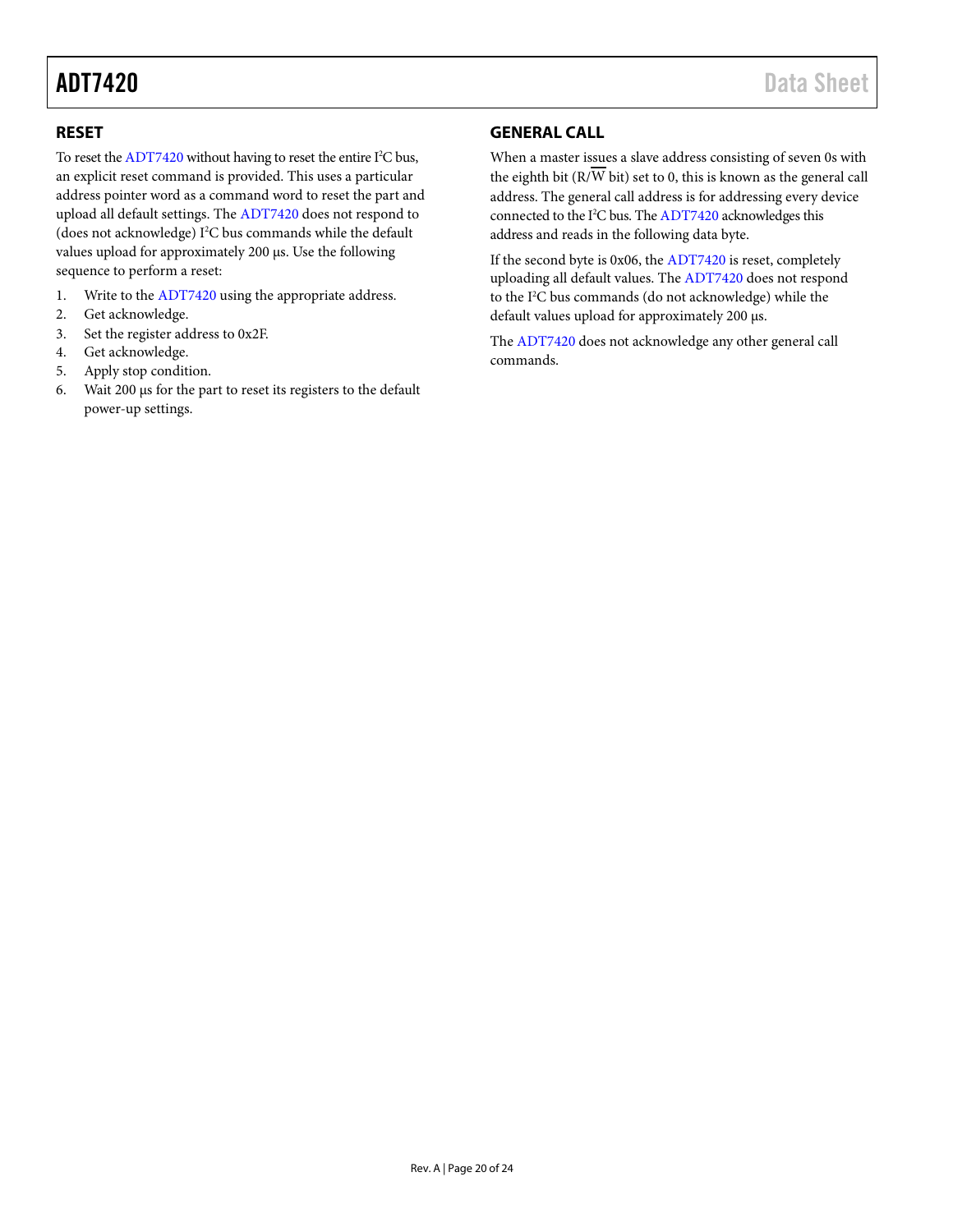# <span id="page-20-0"></span>*INT AND CT OUTPUTS*

The INT and CT pins are open-drain outputs, and both pins require a 10 kΩ pull-up resistor to  $V_{DD}$ . Th[e ADT7420](http://www.analog.com/ADT7420?doc=ADT7420.pdf) must be fully powered up to  $V_{DD}$  before reading INT and CT data.

# <span id="page-20-1"></span>*42B***UNDERTEMPERATURE AND OVERTEMPERATURE DETECTION**

The INT and CT pins have two undertemperature/overtemperature modes: comparator mode and interrupt mode. The interrupt mode is the default power-up overtemperature mode. The INT output pin becomes active when the temperature is greater than the temperature stored in the  $T<sub>HIGH</sub>$  setpoint register or less than the temperature stored in the  $T_{LOW}$  setpoint register. How this pin reacts after this event depends on the overtemperature mode selected.

[Figure 18](#page-20-2) illustrates the comparator and interrupt modes for events exceeding the  $T_{\text{HIGH}}$  limit with both pin polarity settings. [Figure 19](#page-21-0) illustrates the comparator and interrupt modes for events exceeding the T<sub>LOW</sub> limit with both pin polarity settings.

## *Comparator Mode*

In comparator mode, the INT pin returns to its inactive status when the temperature drops below the T<sub>HIGH</sub> − T<sub>HYST</sub> limit or rises above the  $T_{LOW} + T_{HYST}$  limit.

Putting th[e ADT7420](http://www.analog.com/ADT7420?doc=ADT7420.pdf) into shutdown mode does not reset the INT state in comparator mode.

### *Interrupt Mode*

In interrupt mode, the INT pin goes inactive when an[y ADT7420](http://www.analog.com/ADT7420?doc=ADT7420.pdf) register is read. Once the INT pin is reset, it goes active again only when the temperature is greater than the temperature stored in the T<sub>HIGH</sub> setpoint register or less than the temperature stored in the T<sub>LOW</sub> setpoint register.

Placing th[e ADT7420](http://www.analog.com/ADT7420?doc=ADT7420.pdf) into shutdown mode resets the INT pin in the interrupt mode.



<span id="page-20-2"></span>**Figure 18. INT Output Temperature Response Diagram for THIGH Overtemperature Events**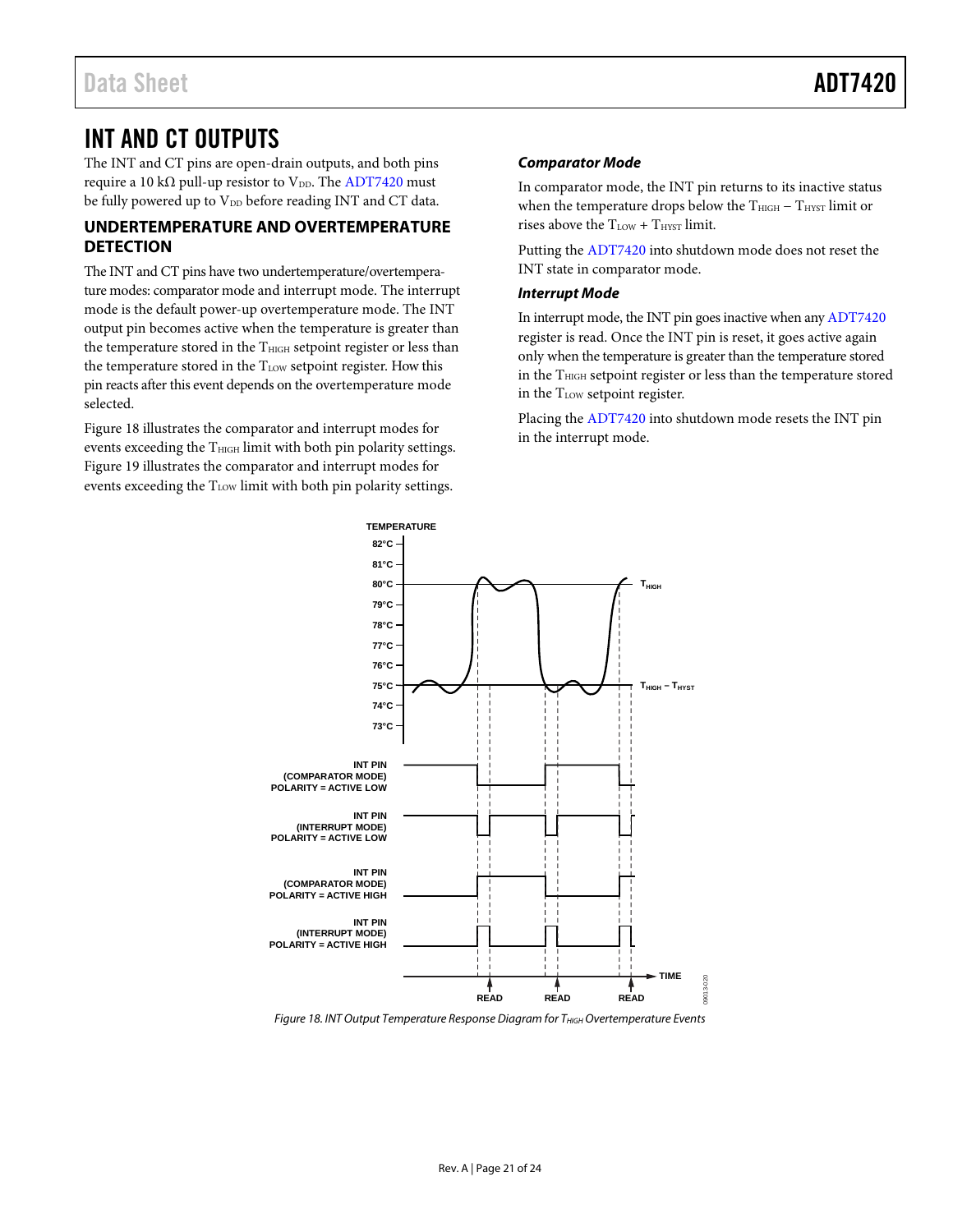

<span id="page-21-0"></span>*Figure 19. INT Output Temperature Response Diagram for TLOW Undertemperature Events*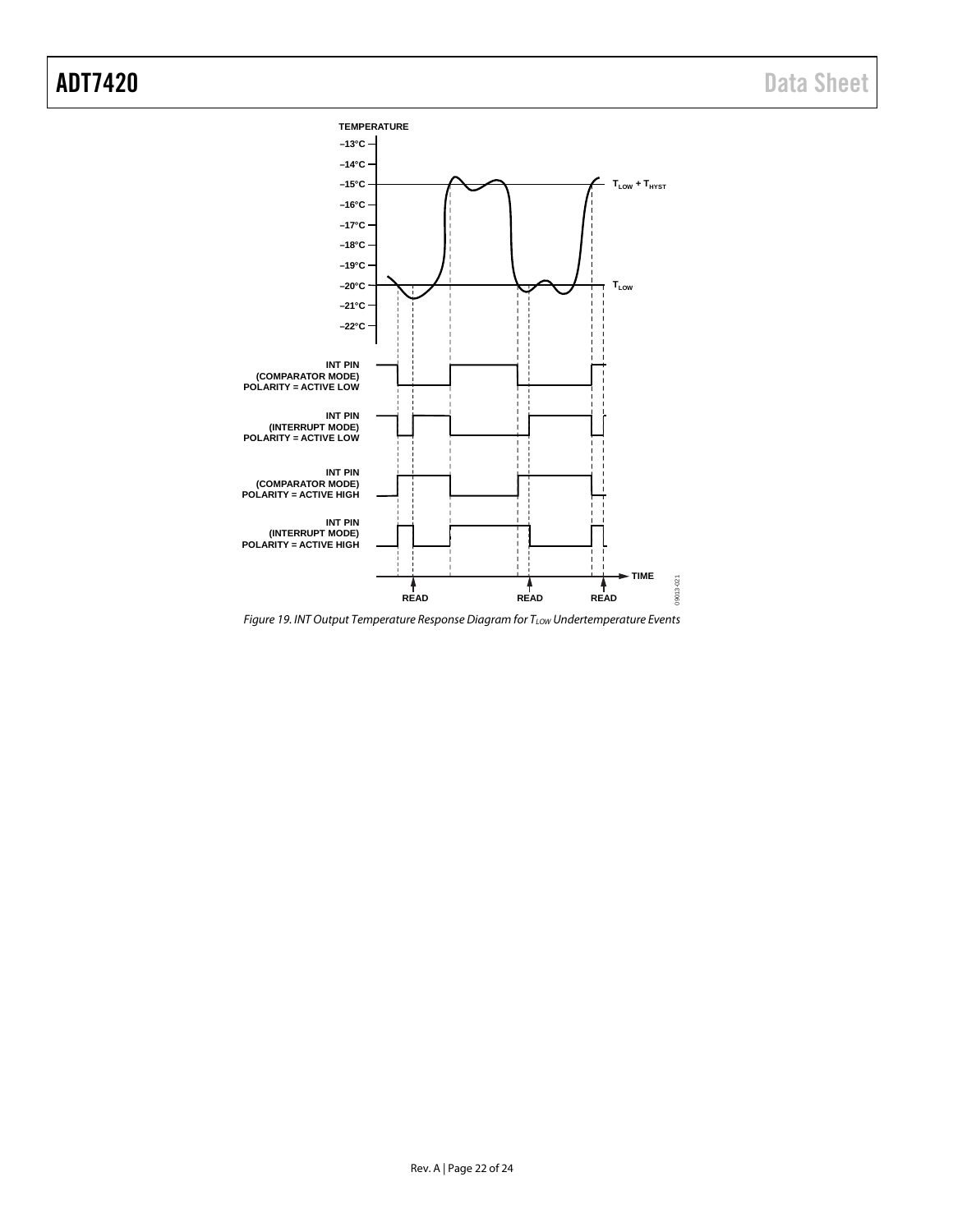# <span id="page-22-0"></span>APPLICATIONS INFORMATION **THERMAL RESPONSE TIME**

<span id="page-22-1"></span>Thermal response is a function of the thermal mass of the temperature sensor, but it is also heavily influenced by the mass of the object the IC is mounted to. For example, a large PCB containing large amounts of copper tracking can act as a large heat sink and slow the thermal response. For a faster thermal response, it is recommended to mount the sensor on as small a PCB as possible.

[Figure 10 s](#page-8-0)hows the typical response time of less than two seconds to reach 63.2% of its temperature span. The temperature value is read back as a 16-bit value through the digital interface. The response time includes all delays incurred on chip during signal processing.

# <span id="page-22-2"></span>**SUPPLY DECOUPLING**

The [ADT7420 m](http://www.analog.com/ADT7420?doc=ADT7420.pdf)ust have a decoupling capacitor connected between  $V_{DD}$  and GND; otherwise, incorrect temperature readings will be obtained. A 0.1  $\mu$ F decoupling capacitor such as a high frequency ceramic type must be used and mounted as close as possible to the V<sub>DD</sub> pin of the ADT7420.

If possible, the [ADT7420 s](http://www.analog.com/ADT7420?doc=ADT7420.pdf)hould be powered directly from the system power supply. This arrangement, shown i[n Figure 20,](#page-22-6) isolates the analog section from the logic-switching transients. Even if a separate power supply trace is not available, generous supply bypassing reduces supply-line induced errors. Local supply bypassing consisting of a 0.1 μF ceramic capacitor is critical for the temperature accuracy specifications to be achieved.



<span id="page-22-6"></span>Figure 20. Use of Separate Traces to Reduce Power Supply Noise

## <span id="page-22-3"></span>**POWERING FROM A SWITCHING REGULATOR**

Precision analog devices, such as th[e ADT7420 r](http://www.analog.com/ADT7420?doc=ADT7420.pdf)equire a wellfiltered power source. If th[e ADT7420](http://www.analog.com/ADT7420?doc=ADT7420.pdf) is powered from a switching regulator, noise may be generated above 50 kHz that may affect the temperature accuracy specifications. To prevent this, an RC filter should be used between the power supply and ADT7420  $V_{DD}$ . The value of the components used should be carefully considered to ensure that the peak value of the supply noise is less than 1 mV. The RC filter should be mounted as far away as possible from th[e ADT7420](http://www.analog.com/ADT7420?doc=ADT7420.pdf) to ensure that the thermal mass is kept as low as possible.

# <span id="page-22-4"></span>**TEMPERATURE MEASUREMENT**

The [ADT7420 a](http://www.analog.com/ADT7420?doc=ADT7420.pdf)ccurately measures and converts the temperature at the surface of its own semiconductor chip. Thermal paths run through the leads, the exposed pad, as well as the plastic package. When the [ADT7420 i](http://www.analog.com/ADT7420?doc=ADT7420.pdf)s used to measure the temperature of a nearby heat source, the thermal impedance between the heat source and th[e ADT7420 m](http://www.analog.com/ADT7420?doc=ADT7420.pdf)ust be considered because this impacts the accuracy and thermal response of the measurement.

For air or surface temperature measurements, take care to isolate the package, leads, and exposed pad from ambient air temperature. Use of a thermally conductive adhesive can help to achieve a more accurate surface temperature measurement.

# <span id="page-22-5"></span>**QUICK GUIDE TO MEASURING TEMPERATURE**

The following is a quick guide for measuring temperature in continuous conversion mode (default power-up mode). Execute each step sequentially.

- 1. After powering up th[e ADT7420,](http://www.analog.com/ADT7420?doc=ADT7420.pdf) verify the setup by reading the device ID (Register Address 0x0B). It should read 0xCB.
- 2. After consistent consecutive readings are obtained from Step 1, proceed to read the configuration register (0x03), TCRIT (0x08, 0x09), THIGH (0x04, 0x05), and TLOW (0x06, 0x07) registers. Compare to the specified defaults i[n Table 6.](#page-12-4) If all the readings match, the interface is operational.
- 3. Write to the configuration register to set the [ADT7420 t](http://www.analog.com/ADT7420?doc=ADT7420.pdf)o the desired configuration.
- 4. Read the temperature value MSB register, followed by the temperature value LSB register. Both registers should produce a valid temperature measurement.